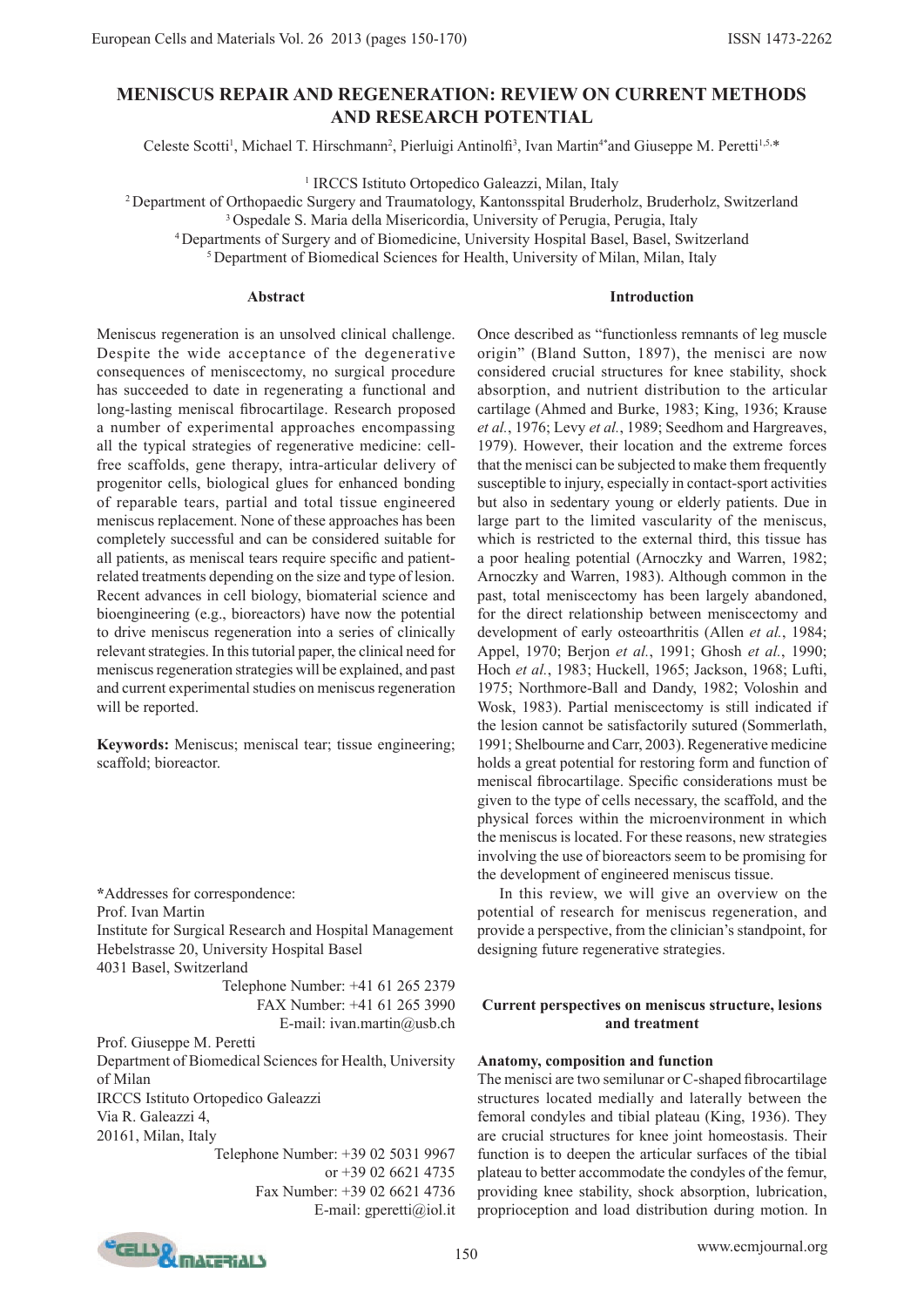

**Fig. 1.** Anterior horn, young pig, double immunofluorescence of proliferating cell nuclear antigen (PCNA) and collagen type I staining: in the inner **(A)**, middle **(B)** and outer **(C)** zone. A strong immunopositivity of collagen type I fibres (red colour) is evident with no differences in the three zones, while the proliferating cells (PCNA, green colour) revealed a higher degree in the outer zone **(C)**, followed by the middle **(B)** and then by the inner one **(A)**. Scale  $bar 20 \mu m$ .

fact, in cross section, they appear as wedge-shaped and slightly concave on the femoral surface and have a thick external region. Together, the two menisci cover about twothirds of the tibial plateau. The menisci are held in position through the attachments to the joint capsule and ligaments surrounding the knee (Bland-Sutton, 1897; King, 1936; Setton *et al.*, 1999; Renstrom and Johnson, 1990). These attachments maintain correct positioning of the meniscus during radial and anteroposterior displacement of the knee and provide crucial blood supply to the peripheral regions of the meniscus.

Unlike the articular cartilage, the menisci possess an intrinsic innervation, which is related to joint

proprioception (O'Connor and McConnaughey, 1978; Wilson *et al.*, 1969). It is scarce in the body region but well represented in the anterior and posterior horns. It has been postulated that they are activated during flexion and extension of the knee, providing the central nervous system with information regarding joint position thus contributing to a reflex arc that stimulates protective or postural muscular reflexes (O'Connor and McConnaughey, 1978; O'Connor, 1984). Regarding vascularisation, the human medial meniscus is vascularised in the outer 10- 30 %, while the lateral meniscus is vascularised in only the outer 10-25 % of its width (Arnoczky and Warren, 1982). These vascularised outer regions have greater propensity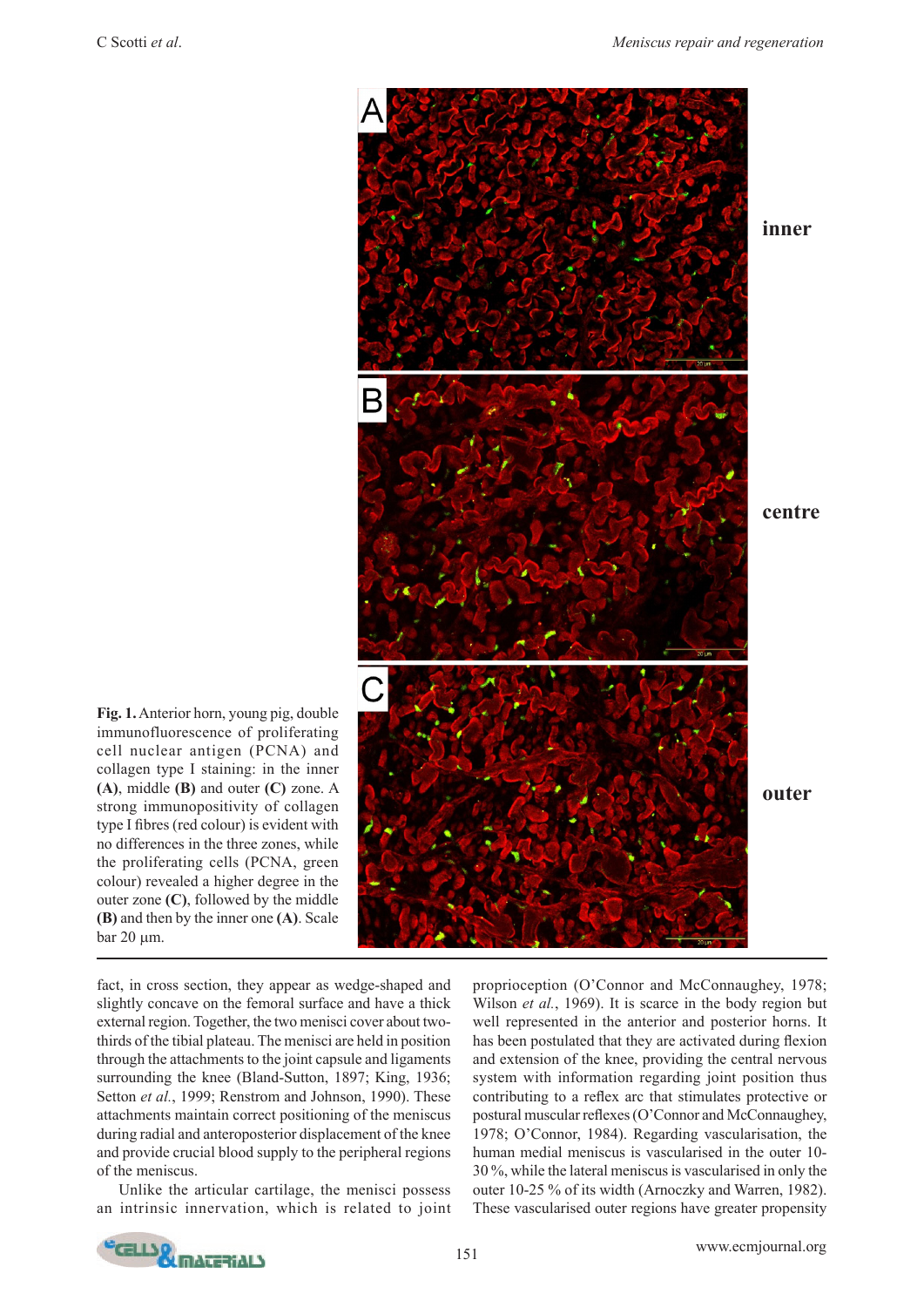

to heal when stabilised with sutures or anchors than the inner avascular regions. At the microvascular level, a capillary plexus that originates in the joint capsule and synovial tissues surrounding the joint supplies the menisci (Arnoczky and Warren 1982; Renstrom and Johnson, 1990; Cooper *et al.*, 1990; Cooper *et al.*, 1991). Additionally, the limited vascularity of the meniscus probably has a negative effect on the ability to recruit cells to a lesion for normal wound repair. This may be especially true for the nonvascular inner regions. Regarding biochemical composition, about 70-75 % of the wet weight of the meniscus consists of water (Arnoczky *et al.*, 1988; Adams and Hukins, 1992; Ghosh and Taylor, 1987; McDevitt and Weber, 1990). The dry weight is comprised of 60-70 % collagen, 1 % proteoglycans, and 8-13 % non-collagenous proteins such as elastin. Collagens are primarily type I (90 %) (Fig. 1) with smaller amounts of II, III, V, and VI (Adams and Hukins, 1992; McDevitt and Weber, 1990). The collagen fibres are predominantly oriented circumferentially, with some radially oriented fibres (Fig. 2). This may be related to the mechanical forces which act on the menisci. At the meniscal surface, a collagen fibrillar network, woven into a mesh-like matrix, has been identified. The meniscus has elastin fibres throughout that bridge the collagen fibres. There are also inhomogeneities in tissue composition from the peripheral vascular regions to the inner avascular regions. This is appreciated by the histological appearance of the inner portion that resembles articular cartilage, whereas the outer portions are more fibrocartilage-like. Similarly, the superficial portion of the meniscus has an appearance similar to fibrous tissues. Regarding cell types, cells in the superficial layers of the tissue are fusiform, whereas those located in the deeper zones are more polygonal. Cell morphology also changes from the inner avascular region, where the cells are nearly indistinguishable from articular chondrocytes, to the outer vascular regions, where the cells are more fibroblast-like. Although the cells share many morphologic similarities to articular chondrocytes, they predominantly produce type I collagen. Thus, the cells are most often referred to

as fibrochondrocytes and have a complex developmental origin (McDevitt *et al.*, 1992; Hyde *et al.*, 2008).

In all, the material properties of the various regions of the meniscus are determined largely by the composition and microstructure of the tissue. These properties are highly anisotropic and different in compression and tension. They also vary considerably, depending on the depth and circumferential location of the force in the tissue (Mow *et al.*, 1992). Approximately 50 % of the compressive load is transmitted through the menisci as the knee goes to extension, while the load can increase to as much as 85 % in flexion (Ahmed and Burke, 1983). In humans, the medial meniscus bears about 50 % of load whereas the lateral meniscus bears as much as 70 % (Walker and Erkman, 1975). Under normal physiologic loading, the meniscus experiences large tensile and shear stresses as well as compressive stress. Under loaded conditions the meniscus is not only subjected to a vertical force to the inner portions, but there is also a radially directed force applied to the concave surface pushing the meniscus outward (King, 1936, Shrive *et al.*, 1978). These high mechanical requirements make the meniscus a crucial player in knee homeostasis and represent the rationale for a regenerative approach to meniscal lesions.

#### **Meniscal lesions**

In the early years of meniscal surgery, it was the gold standard to entirely excise the injured meniscus. Since then, after recognising that a total or subtotal meniscectomy inevitably leads to development of osteoarthritis within 5-10 years after surgery, it was advocated that as much meniscus tissue as possible should be preserved (McGinity *et al.*, 1977). Only the meniscus tissue which is identified as unrepairable should be excised (McGinity *et al.*, 1977). As a matter of fact, during the last decades, profound knowledge of the meniscus function has been established (Wojtys and Chan, 2005) and the importance of the integrity of the menisci for the homeostasis of the knee joint has been recognised and highlighted by a number of clinicians and researchers (Dye, 1996; Arnold *et al.*, 2012).

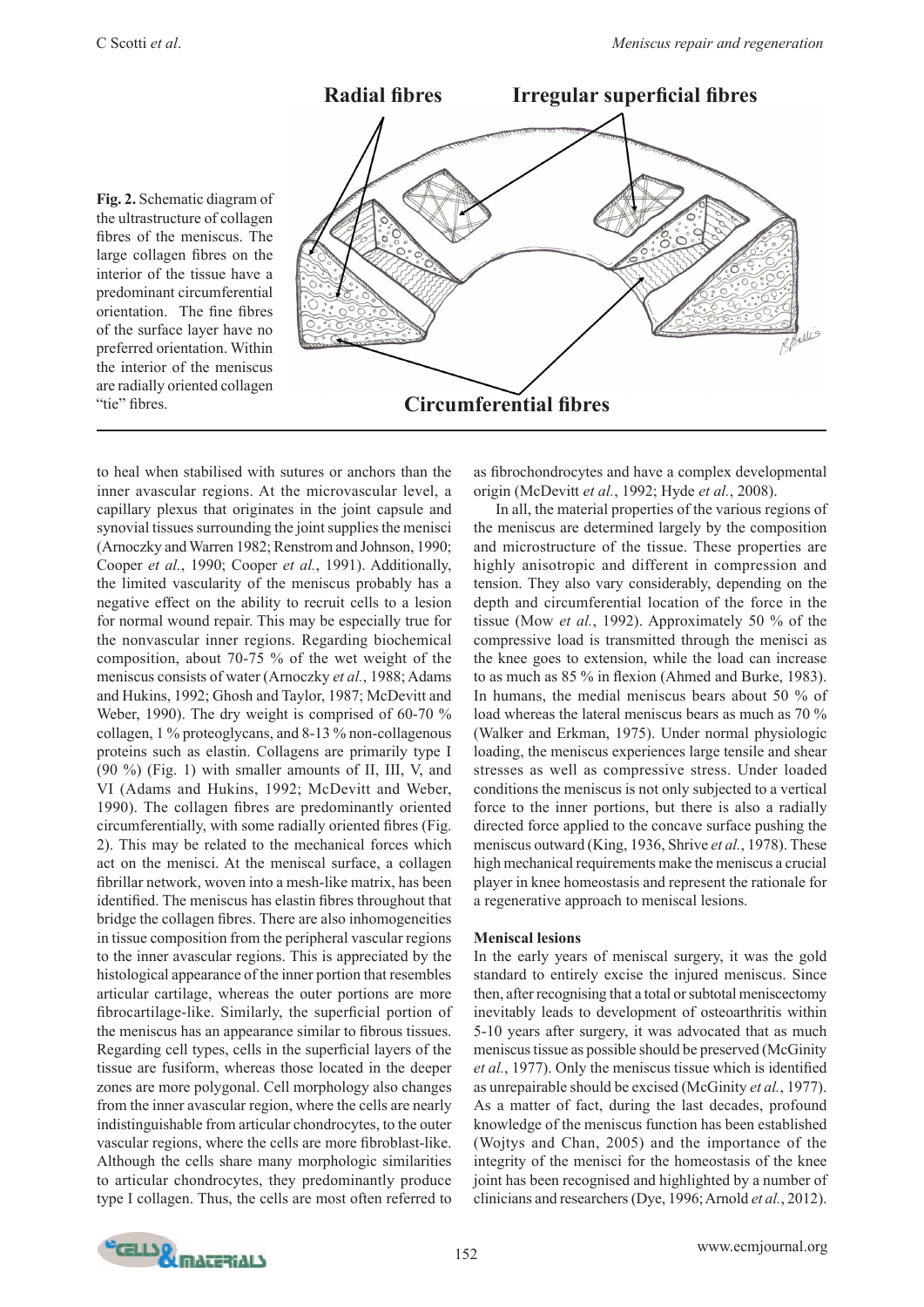

In children, meniscal lesions are typically due to trauma or more frequently due to congenital meniscal variants such as a discoid meniscus or meniscal cysts (Hirschmann and Friederich, 2009). In adults, meniscal lesions are due to trauma, degenerative disease or a combination of both (Pujol and Boisrenoult, 2009; Verdonk and Verfevre, 2009). In contrast to meniscal lesions in children, in adults the meniscal injuries, which predominantly involve the medial meniscus, are often associated with concomitant ligament or cartilage lesions (Pujol and Boisrenoult, 2009; Verdonk and Verfevre, 2009). In addition, the lesion itself is more complex in adults, as the meniscus undergoes a significant degeneration in the course of a lifetime (Pujol and Boisrenoult, 2009). Not surprisingly, there is an increase of the incidence of meniscal lesions with increasing age (Pujol and Boisrenoult, 2009).

The meniscal injuries can be classified with regards to the tear pattern in radial, longitudinal, horizontal, circumferential, and root lesions (Fig. 3) (Hirschmann and Friederich, 2009). It is believed that the central ⅓ of the meniscus (white zone) has less healing potential than the middle (red-white zone) and the peripheral ⅓ (red-red zone) (Hirschmann and Friederich, 2009).

# **Current surgical treatments**

The treatment of meniscal lesions has evolved tremendously during the last decades. Numerous techniques and methods have been established in patients with meniscal lesions (DeHaven, 1990). A considerable number of patients with traumatic or degenerative meniscal lesions can be treated non-operatively. In fact, this is true for all patients who do not present with (i) blocking of the knee joint, (ii) pain non-responsive to pharmacological treatment, and (iii) meniscal lesions that appear to be biomechanically unstable. In this situation, the meniscus lesions could be masterly neglected. Typically, these lesions include partial thickness tears  $(< 5$  mm), short radial tears  $(< 5$  mm) and short full thickness vertical or oblique tears  $(< 5$  mm). Some authors also prefer non-surgical treatment for most of the lateral meniscal lesions.

Nowadays, a subtotal or total meniscectomy, whether open or arthroscopically, is only rarely performed, which can be attributed to the increasing awareness of the deleterious effect of meniscus removal (Fairbank, 1948; DeHaven, 1985; Noble and Turner, 1986). Thus, it is spared for patients with unrepairable, complex, mostly degenerative meniscus lesions (Noble and Turner, 1986). A partial medial or lateral meniscectomy often becomes necessary in symptomatic patients. Along with the increasing interest in meniscus preserving techniques and unconvincing results in partially meniscectomised patients, numerous meniscal repair procedures have been advocated (Rodkey *et al.*, 2008; Han *et al.*, 2010). Generally, these can be differentiated as inside-out, outside-in and all-inside repairs (Steenbrugge *et al.*, 2004; Majewski *et al.*, 2009; Hoffelner *et al.*, 2011). A young patient age and recent injury are common indications for meniscal repair, but only lesions located in the vascular zone of the meniscus can be repaired. However, even in older patients and older meniscal lesions, many surgeons believe that a repair of the meniscus is of clinical benefit and thus should be attempted.

To date, all-inside fixation devices can be considered as a valuable option for most of the patients with repairable meniscal lesions (Hoffelner *et al.*, 2011). Inside-out and

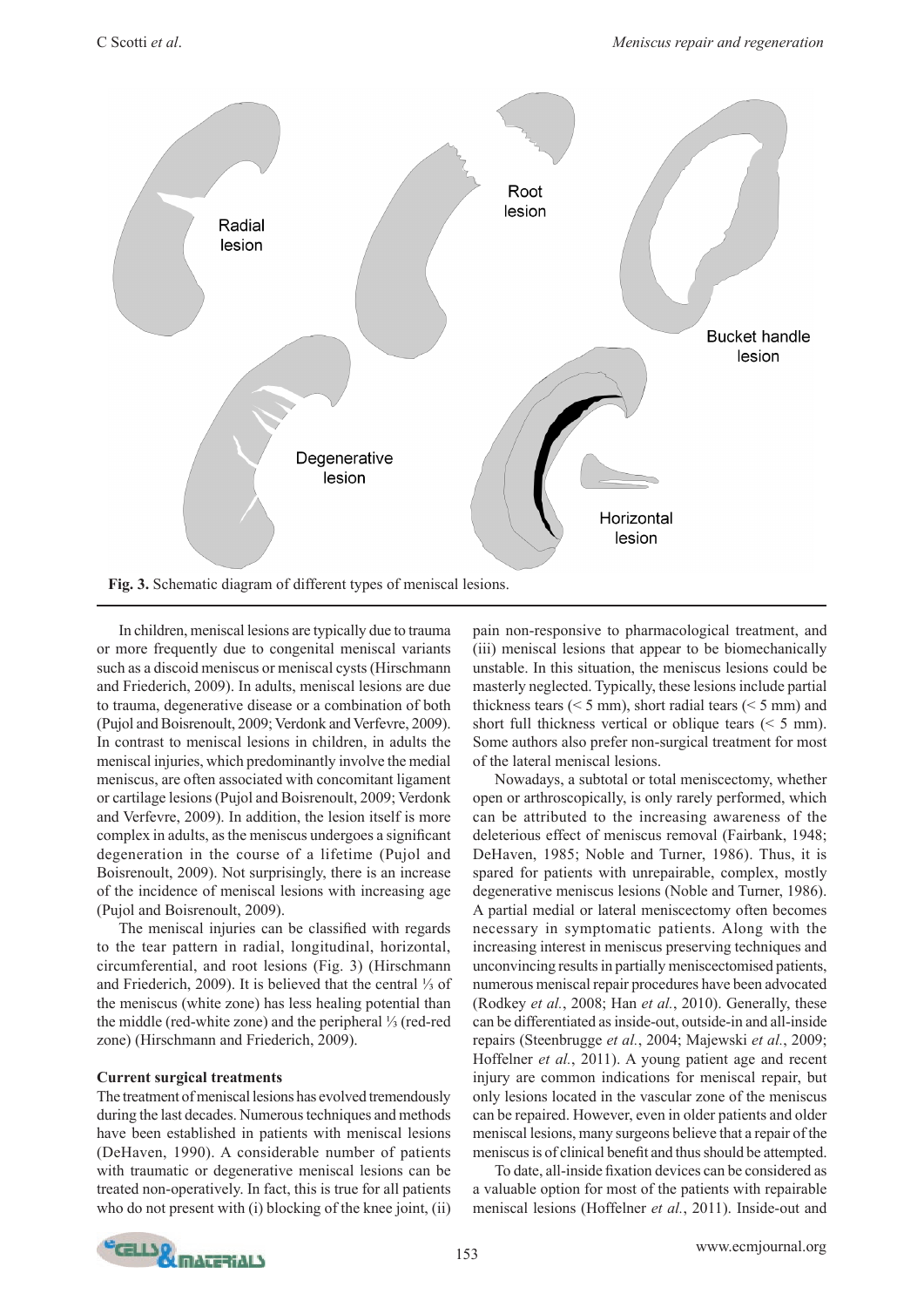outside-in repair are good treatment alternatives for selected patients, in particular meniscal lesions in the anterior horn or corpus (Steenbrugge *et al.*, 2004; Majewski *et al.*, 2009). Importantly, although these repair devices have evolved, failure still does occur (Katabi *et al.*, 2009).

Aiming for improved healing of the meniscus, several different methods, including very basic ones, such as needling, abrasion, trephination and gluing, or more complicated ones, such as synovial flaps, meniscal wrapping or the application of fibrin clots, have been proposed (Jacobi and Jakob, 2009; Longo *et al.*, 2012; Scordino and Deberardino, 2012).

# **Clinical need for regenerative strategies**

Generally, a more active lifestyle in the younger but also older age group puts knees at a higher risk for sustaining a meniscal injury (Hirschmann and Friederich, 2009). All age groups and in particular children increasingly participate in more extreme, competitive or even professional sports (Hirschmann and Friederich, 2009). The consequence of this fact is that meniscal surgery is performed at a younger age, and less meniscus tissue is preserved for a longer lifetime period. In young, active patients a partial medial meniscectomy may be the starting point for a disturbed homeostasis of the knee, even if the mechanical axis is only slightly varus aligned (Arnold *et al.*, 2012). This altered knee homeostasis and increased loading then inevitably leads to the development of osteoarthritis, which should be prevented under all circumstances. There is therefore a clear need for regenerative strategies in these young and middle aged patients (Arnold *et al.*, 2012). This is where orthobiologic treatments come into play. The orthobiologic treatment algorithm is defined by a distinct hierarchy: (i) neutral leg alignment, (ii) ligamentous stability, (iii) meniscus integrity, and (iv) cartilage restoration. Each of these concepts is crucial to restore knee homeostasis (Arnold *et al.*, 2012).

In the last decade, striving for optimal restoration of meniscal tissue, the orthopaedic surgeon`s armamentarium has been enriched by the use of biocompatible meniscus scaffold and meniscal allograft transplantation (Efe *et al.*, 2012; Monllau *et al.*, 2011; Zaffagnini *et al.*, 2011; Harston *et al.*, 2012). Some authors also even recommend a meniscal substitution for young athletes after meniscectomy, independent of their symptoms (Efe *et al.*, 2011; Monllau *et al.*, 2011; Zaffagnini *et al.*, 2011; Harston *et al.*, 2012). However, despite promising short-term results, none of the current strategies have demonstrated regeneration of a functional, long-lasting meniscal tissue and re-establishment of a proper knee homeostasis in the meniscectomised knee.

#### **Cell-free techniques**

The rationale for using a cell-free biomaterial to replace part of the meniscus is based on repopulation of the scaffold by the host cells recruited from the synovium and the meniscal remnants, and subsequent tissue ingrowth which renders this approach cell-based after implantation. A mandatory prerequisite is the absence of both knee instability and malalignment. In addition, meniscal substitutes are not

indicated in case of radial tears since their implant would require extensive tissue resection.

The collagen meniscus implant (CMI) (ReGen Biologics, Franklin Lakes, NJ) is the first regenerative technique applied to meniscal tissue in clinical practice (Stone *et al.*, 1992; Stone *et al.*, 1997; Steadman and Rodkey, 2005; Zaffagnini *et al.*, 2007). Since an outer rim of meniscal tissue is needed for CMI implantation, it is indicated only for partial and not total meniscus regeneration. Satisfactory clinical results have been reported (Rodkey *et al.*, 1999), while MRI and histological results are controversial: (i) the CMI shrinks over time; (ii) it showed no histological remnants 5 to 6 years after implantation (Steadman and Rodkey, 2005); and (iii) it predominantly generates a scar tissue instead of fibrocartilage (Martinek *et al.*, 2006). In a recent mediumterm follow-up, non-controlled case series involving 34 patients, Bulgheroni *et al*. (2010) showed good to excellent clinical results after 5 years from a CMI implantation for a symptomatic deficiency of medial meniscal tissue. In particular, chondral surfaces had not further degenerated after placement of the CMI, and MRI signal had indicated a progressive maturation between 2 and 5 years after implantation, progressively resembling the low signal of a normal meniscus. Authors confirmed the tendency of the CMI-new tissue complex of undergoing shrinking, but with no generally negative effects on the clinical outcome. Another non-controlled case series reported significant pain relief and functional improvement at a minimum 10-year follow-up (Monllau *et al.*, 2011). However, no negative controls were included in these two studies, making it difficult to ultimately assess the value of this procedure. Overall, despite the wide clinical use, no randomised, highquality controlled trial supports the use of this implant.

Following several experimental studies in animal models for total meniscus replacement (van Tienen *et al.*, 2009; Welsing *et al.*, 2008; Hannink *et al.*, 2011), polyurethanes are now being assessed as alternative biomaterials for partial meniscus replacement. The Actifit™ (Actifit, Orteq Ltd, London, United Kingdom) meniscus implant is a polyurethane-polycaprolactone (PU-PCL) based synthetic meniscal substitute intended for use in the irreparable, partial meniscal defects (Verdonk *et al.*, 2009; Verdonk *et al.*, 2011). Because of its polymeric nature, Actifit™ has a higher mechanical strength and ease of handling compared to CMI. On the other hand, degradation is expected to occur in 4 to 6 years, thus being much slower than that of CMI. In particular, polycaprolactone is degraded by hydrolysis while polyurethane is slowly degraded by macrophages and giant cells. The clinical application of this meniscal implant started recently and medium to long-term evidence on chondroprotection is not yet available. The first 12-month report of a multicentre, prospective clinical trial involving 52 patients with irreparable meniscal tear or partial meniscal loss has been recently published, showing tissue ingrowth into the scaffold at 3 months and further tissue ingrowth at 12 months, with consistent MRI and histology data (Verdonk *et al.*, 2011). Another recently published study, involving 10 patients with a 12-month follow-up, showed the safety

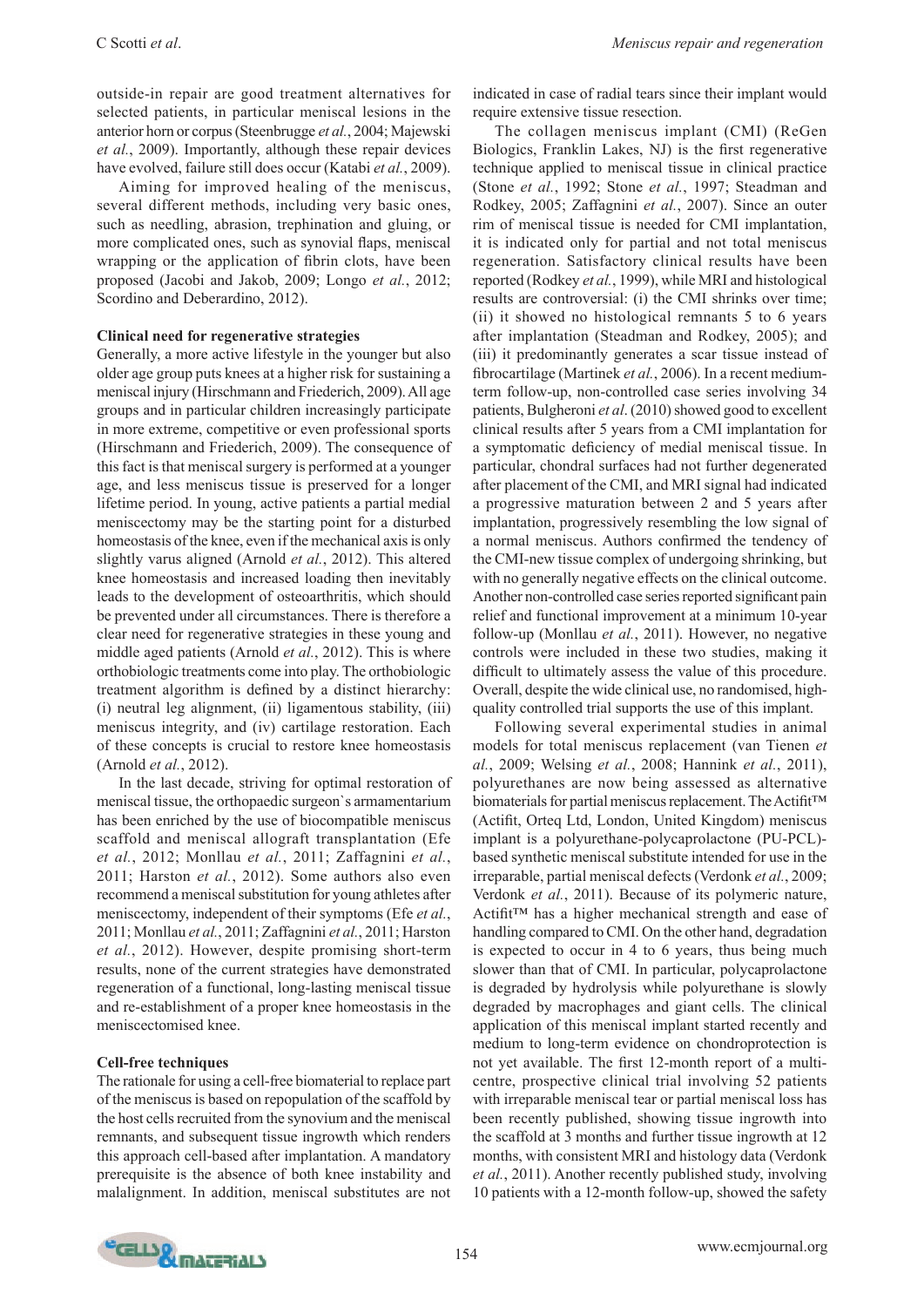of this scaffold for the treatment of symptomatic patients with segmental medial meniscus defects. (Efe *et al.*, 2012). However, only when more medium-to-long term evidence about its safety and effectiveness will be available, could Actifit™ be considered a valid alternative for partial meniscal replacement.

In conclusion, meniscal implants demonstrated good short- to medium-term clinical results, but no evidence supports their use routinely in clinical practice and no study reported convincing long-term protection from joint degeneration to date.

#### **Meniscal transplantation**

Meniscus represents the ideal tissue for transplantation: vascular anastomosis is not needed and its cells are immunoprivileged because of the avascular environment. As a consequence, surgery is less demanding and immunosuppressive therapy is not needed (Jackson *et al.*, 1992). Meniscal transplantation is actually the only biologic option available for the symptomatic, totally meniscectomised, non-osteoarthritic, stable and wellaligned knee (Verdonk *et al.*, 2007; Lubowitz *et al.*, 2007). On the other hand, although this technique is not new (Milachowski *et al.*, 1989), the long-term effects, especially in terms of chondroprotection and prevention of osteoarthritis, still remain to be proven (Wirth *et al.*, 2002). Limitations of this procedure include tissue availability, risk of immune reaction, risk of disease transmission, and graft sizing (Lubowitz *et al.*, 2007).

Regarding the type of allograft, four have been used: cryopreserved, deep-frozen (fresh-frozen), fresh, and lyophilised (freeze-dried) (Cole *et al.*, 2003; Lubowitz *et al.*, 2007). Fresh grafts present the advantage of being rich in viable cells and this has been demonstrated to improve mechanical integrity following transplantation, determining a lower failure rate of the procedure compared to those of deep-frozen and lyophilised grafts (Siegel and Roberts, 1993; Verdonk *et al.*, 2005). Despite this advantage, no evidence supports the increased expense related to these procedures (Verdonk *et al.*, 2005; Lubowitz *et al.*, 2007). Moreover, an animal study demonstrated that donor cells are replaced by host cells, so that the need of a viable graft has been questioned (Jackson *et al.*, 1993). However, donor DNA remains detectable in human patients for a longer period than in the animal models (Verdonk *et al.*, 2005).

According to current literature, indications to this technique are not yet defined; however, it seems to be indicated in two clinical scenarios (Verdonk *et al.*, 2007; Lubowitz *et al.*, 2007): (i) young patients (<50 years of age) with a symptomatic, meniscus-deficient compartment in a stable joint, without malalignment and with only minor chondral lesion (no more than grade 3 according to ICRS score); and (ii) patients with an ACL-deficient knee which sustained a medial meniscectomy. In the second group of patients, meniscal transplantation is performed together with ACL reconstruction as it grants an improved stability compared to that obtained with ACL reconstruction alone (Barber, 1994). A further clinical scenario has been advocated by some authors (Johnson and Bealle, 1999): prophylactic transplantation in young, sportive patients

who had complete meniscectomy, before the onset of symptoms. However, such an aggressive approach is not routinely recommended to date (Lubowitz *et al.*, 2007).

A recently published meta-analysis, analysing 44 published clinical trials with at least 6 months follow-up in the last 26 years, concluded that this procedure should not be considered experimental surgery anymore, but, instead, it is a safe and effective technique allowing patients to resume high levels of activity and work, at least, as a longterm ''bridging'' procedure before arthroplasty (Elattar *et al*., 2011). Actually, a number of orthopaedic surgeons have reported clinical and radiological mid-term results (Kim *et al.*, 2012; Lee and Caborn, 2012). However, fixation of the allograft, whether soft-tissue or bone plug associated, remains a significant source of failure (Hommen *et al.*, 2007). Additional problems of meniscal allograft transplantation are the limited availability, the technically demanding surgical procedure, and the frequent mismatch of graft and host tissue (Shaffer *et al*., 2000). Xenografts have only been used in animal or cadaver studies till now, but might become an interesting treatment alternative (Jiang *et al.*, 2012).

In conclusion, meniscal transplantation allows for good short-to-intermediate term results in selected patients, while it is not yet demonstrated whether this technique provides long term protection from joint degeneration (Wirth *et al.*, 2002).

# **Research potential for meniscus repair and regeneration: from cell therapy to tissue therapy**

Currently, a number of experimental approaches are addressing the issue of meniscal regeneration. In particular, researchers work on the development of different potential regenerative solutions for different clinical scenarios requiring different surgical treatments. These can be summarised as follows: (i) improved biological bonding in case of reparable tears; (ii) partial meniscus regeneration, to restore the tissue removed after meniscectomy; and (iii) total meniscus regeneration, when sub- or total meniscectomy is performed. In the following sections the mainstays of tissue engineering (cells, growth factors and scaffolds), with respect to meniscus regeneration, and the experimental strategies combining them will be reported.

# **Cell sources**

Several adult differentiated cells from various tissues have been used in tissue engineering studies. In this chapter, we will discuss the potential for meniscus regeneration of meniscus cells (MC), articular (AC), costal (CC) and nasal chondrocytes (NC), bone marrow-derived mesenchymal stem cells (MSC), synovial membrane-derived MSC and embryonic stem cells (ESC).

From a clinical standpoint, the ideal tissue for cell harvesting is the meniscectomised meniscus itself, as no additional morbidity is produced. Nakata *et al*. (2001) investigated the potential for tissue engineering approaches of MC isolated from meniscectomised menisci. In this study, authors expanded *in vitro* human MC and seeded them on a collagen scaffold with success, demonstrating

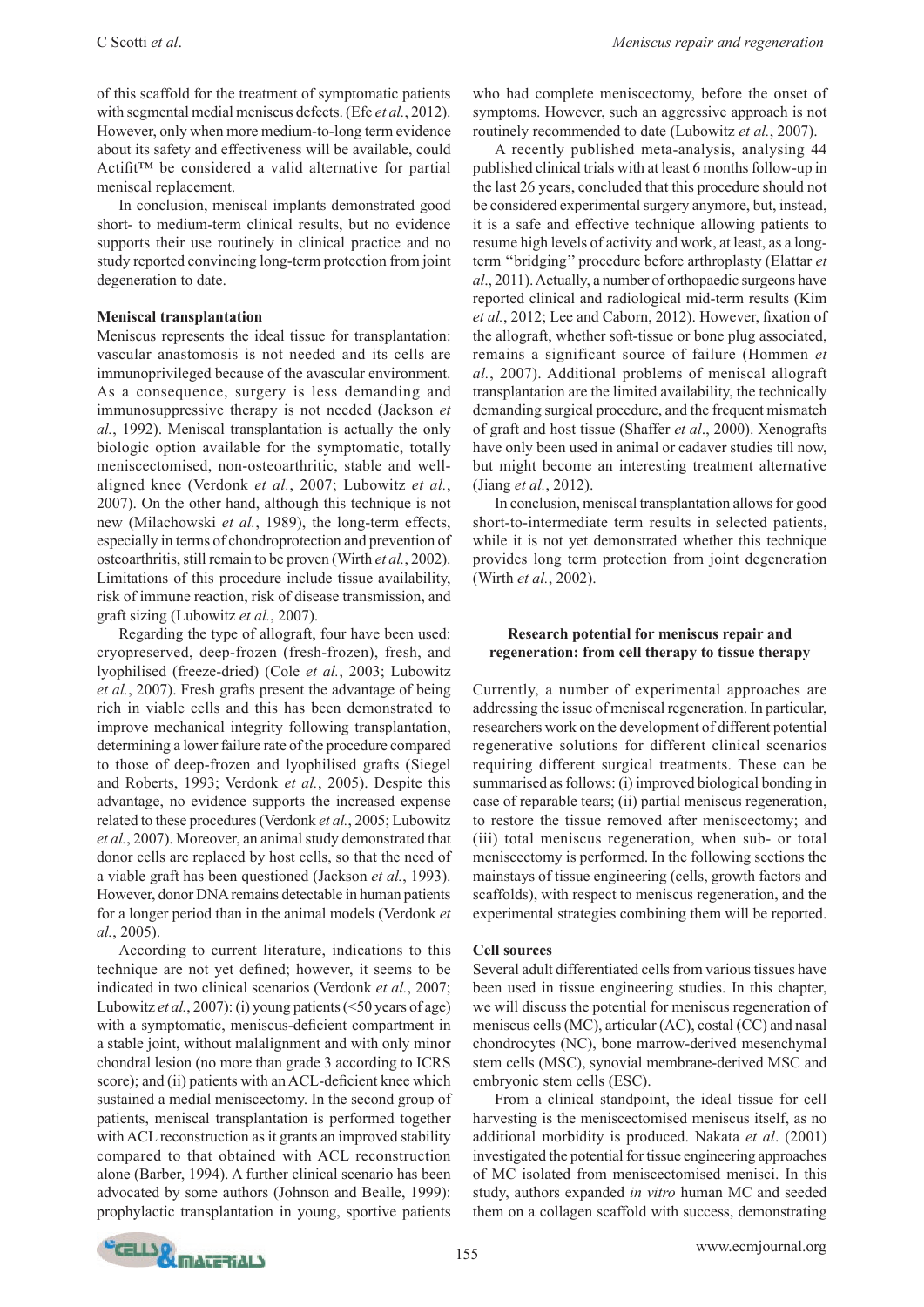the feasibility of obtaining an adequate number of cells from small meniscal specimens and of seeding them on biologic scaffolds. In a more recent study, Baker *et al*. (2009) demonstrated that expansion and seeding of meniscal debris-derived cells onto nanofibrous scaffolds led to engineered constructs with mechanical properties in tension approaching native tissue levels. However, many patients candidate to meniscus allotransplantation have already undergone total meniscectomy and an alternative cell source is, therefore, needed. This feature limits the use of this cell type only to meniscus repair and regeneration approaches.

Articular cartilage is an attractive cell source also for meniscus tissue engineering since it can be easily harvested from non-weight bearing areas and AC can be enzymatically isolated and used for tissue engineering strategies. Marsano *et al*. (2007) investigated and compared the potential for meniscus tissue engineering of inner meniscus cells, fat pad cells, synovial membrane cells and AC in pellet culture, in scaffold, and in nude mice culture. The authors reported the formation of meniscus-resembling tissue by AC only, while in the samples obtained with the other cell types, the glycosaminoglycan (GAG) content was negligible and no collagen type II was detected. This is consistent with all the previous works reporting the AC capability of accumulating large quantities of cartilaginous matrix. Interestingly, AC deposited also collagen type I and IV, the latter typically present in the outer vascularised area of the meniscus. In addition, the phenotype of AC may adapt upon exposure to specific regimens of physical forces in order to generate a tissue structure resembling that of the human meniscus (Marsano *et al.*, 2006), making them an attractive cell type for meniscus tissue engineering.

Interest has recently focused on the potential of CC for knee and temporomandibular joint meniscus tissue engineering (Johns and Athanasiou, 2008; Anderson and Athanasiou, 2009). Importantly, costal cartilage represents a clinically-compliant cell source since the harvest can be abundant while leaving little donor site morbidity. These cells display also a high synthetic activity after *in vitro* expansion, being able to deposit large quantities of fibrocartilaginous matrix with GAGs, collagen type II and type I (Johns and Athanasiou, 2008). This feature can be further manipulated by co-culturing CC with other cell types in order to create a spectrum of fibrocartilaginous engineered tissues. In particular, the collagen I/II ratio could be modified by cell types used in co-culture and serum presence in order to span the whole native range (Hoben and Athanasiou, 2008).

Thanks to their high chondrogenic potential, ease of harvesting, lower inter-individual variability, faster proliferation and positive response to load, NC have been extensively studied for cartilage tissue engineering purposes (Scotti *et al.*, 2012; Candrian *et al.*, 2008; Tay *et al.*, 2004). In particular, their capability to adapt to a joint-like environment (low-oxygen tension, inflammatory environment and load) makes them a suitable cell source for joint regeneration (Scotti *et al.*, 2012; Candrian *et al.*, 2008). However, to date there is no report in the literature of NC-based approaches for meniscus regeneration.

Stem cells are characterised by self-renewal capacity and multilineage differentiation potential to distinctive end-stage cell types of mesenchymal tissues, such as bone, cartilage, muscle, tendon/ligaments and fat, in response to environmental cues (Caplan, 1991; De Bari *et al.*, 2007). They can be extensively expanded *in vitro* while maintaining their differentiation potential and subsequently cryopreserved. In addition, MSC have a natural capacity to home to injured tissues and to participate to tissue healing. This second feature seems particularly interesting as MSC not only provide a substrate for regeneration but also secrete paracrine factors that enhance the potential for tissue repair, acting as "trophic mediators" (Caplan, 2007). MSC have been isolated from several tissues, including bone marrow (Pittenger *et al.*, 1999), periosteum (De Bari *et al.*, 2001a), synovial membrane (De Bari *et al.*, 2001b) and adipose tissue (Zuk *et al.*, 2002).

Bone marrow is the main cell source for adult MSC because of its ease of harvest with limited morbidity and, therefore, MSC have been used in a myriad of experimental studies and also in some clinical trials. Adult bone marrow contains both haematopoietic stem cells (HSC) and MSC (Caplan, 1991; Herzog *et al.*, 2003). HSC and MSC can be distinguished by the expression of cell surface antigens, as MSC typically lack antigens such as CD45 and CD34 that usually identify HSC (Herzog *et al.*, 2003). However, the number of progenitor cells present in human fresh bone marrow biopsies is very low (about 0.01 % of the total mononucleated cells), further decreasing with donor age and thus requiring *in vitro* cell expansion to reach an adequate cell number for regenerative purposes (Muschler *et al.*, 2001). Another possible drawback of bone marrow-derived MSC, limited to articular cartilage and meniscus regenerative strategies, is that they seem to retain osteogenic propensities, through an endochondral pathway, as the default differentiation route (Muraglia *et al.*, 2000; Scotti *et al.*, 2010). As a consequence, chondrocyte hypertrophy and subsequent vascularisation and mineralisation can impair the final quality of the newly formed tissue. However, bone marrow-derived MSC still remain the mainstay of stem cell-based approaches in orthopaedic clinical practice.

Another attractive cell source for the orthopaedic surgeon is represented by the synovial membrane, since it can be easily harvested in both open and arthroscopic surgery. Synovial membrane-derived MSC have been described by De Bari *et al*. (2001b) reporting a progenitor nature with remarkable self-renewal capacity. Recently, work has described the superior capacity of synovial membrane-derived MSC to generate cartilaginous tissues compared to MSC obtained from other tissues (Sakaguchi *et al.*, 2005). On the other hand, a following report of De Bari *et al*. (2004) showed that these cells failed to produce *in vivo* a stable and differentiated cartilaginous tissue, undergoing cell death and neoangiogenesis. This suggests that *in vitro* pre-differentiation is not sufficient to guarantee stable lineage commitment and restriction of differentiation. However, synovial membrane-derived MSC are still a valuable and promising cell type for tissue engineering, and different approaches, such as intraarticular delivery, are currently being investigated.

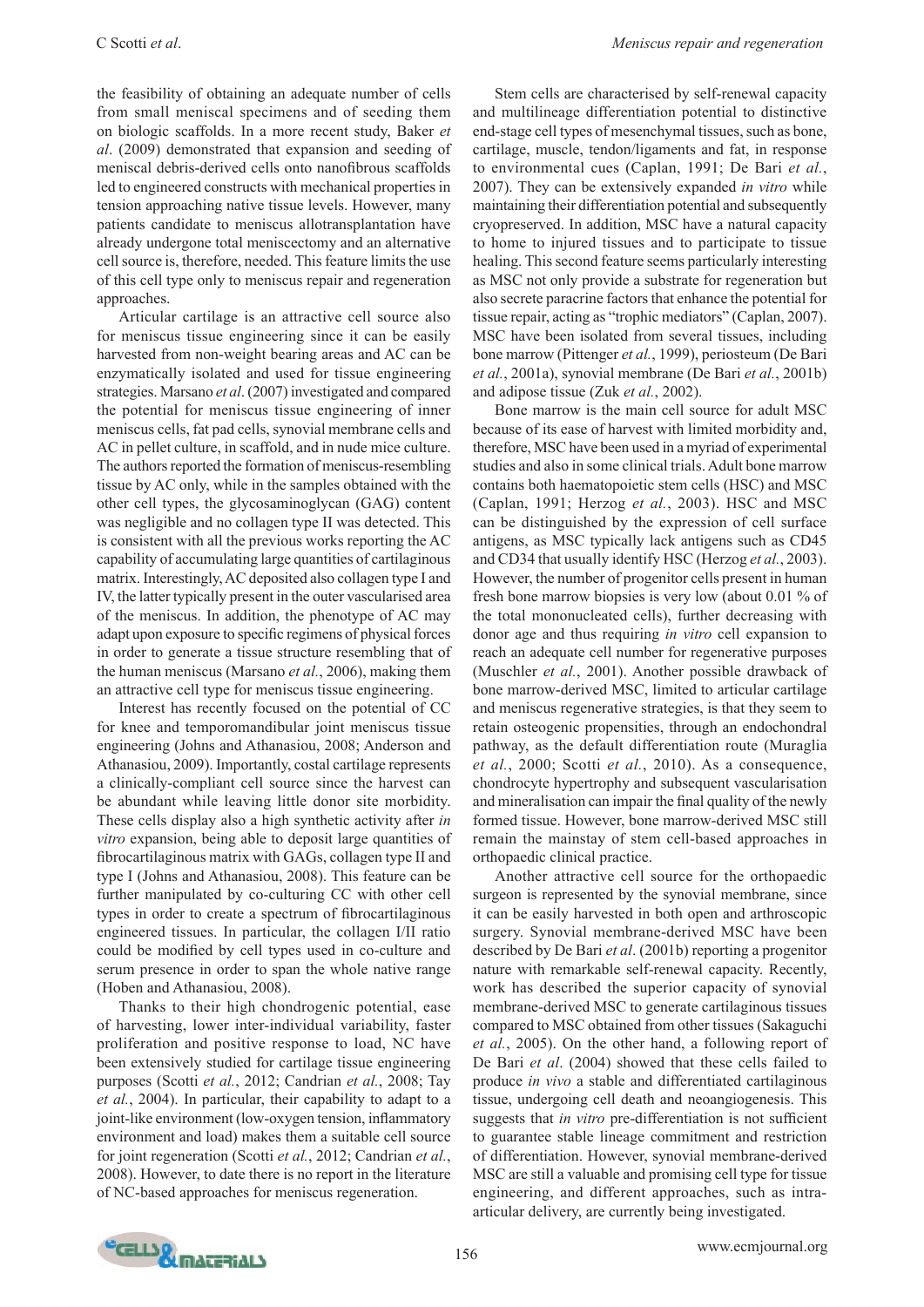The use of ESC is also advocated for meniscus tissue engineering strategies (Koay and Athanasiou, 2009; Hoben *et al.*, 2008). Despite the concerns raised about ethical issues, their safety, since they tend to form tumours once implanted unless they are pre-differentiated, and since they are immunogenic, their highly pluripotency makes them an attractive cell type for the regeneration of various tissues (De Bari *et al.*, 2007). While the issue of the oncogenic potential is currently being addressed by improving *in vitro* ESC commitment and culture, the immunogenicity could be overcome by implementing large cell banks with genotyped ESC cell lines (De Bari *et al.*, 2007). This would theoretically allow transplanting a large number of HLAmatched recipients with these cells. However, a possible clinical application of ESC for non-lethal diseases is still to be planned.

# **Intra-articular delivery of MSC**

An attractive strategy for joint regeneration is intraarticular injection of progenitor cells that can participate to and enhance tissue regeneration. This approach presents several advantages: (i) it is easy to be performed in an outpatient setting with minimum morbidity; (ii) it can be used to deal with either single lesions or degenerative diseases; (iii) it works in two directions, delivering cells that can both actively regenerate the damaged tissues and secrete anti-inflammatory and trophic factors that can reestablish joint homeostasis according to Caplan (Caplan, 2007; Caplan and Correa, 2011); (iv) it can be repeated; and (v) it minimises systemic diffusion of the implanted cells (Horie *et al.*, 2009).

A first report of this strategy has been performed by Murphy *et al*. (2003) by injecting bone marrow-derived MSC in suspension with sodium hyaluronan in an osteoarthritis (OA) goat model. In this work, the authors showed successful cell survival and engraftment in the regenerated medial meniscus which was completely excised, together with the ACL, to determine OA. Importantly, this involvement of the injected MSC in the regenerated meniscus resulted in protection from OA progression at the latest experimental time point. However, the number of injected cells in the regenerated

tissue was too low for being responsible of the massive tissue regeneration, while, on the other hand, MSC had more likely trophically enhanced the regeneration of the meniscus.

In a more recent work, Horie *et al*. (2009) investigated the potential for meniscus regeneration of intra-articularly injected synovial membrane-derived MSC in a rat massive meniscal defect model. The authors not only demonstrated active participation of the injected MSC in the regeneration process, adhering to the injured sites and synthesising new tissue, but also showed with *in vivo* imaging analysis that the injected cells do not mobilise out of the injected joint. This is a crucial safety issue with respect to a possible clinical application of this approach. Another interesting finding in this work is that the authors could detect MSC activity in the knee joint up to 28 d after the injection but not at a longer time point. This can be explained by the fact that, after triggering tissue regeneration, most cells die while only a few remain in the newly formed tissue. This is further evidence supporting the hypothesis of MSC as trophic factor releaser for tissue repair. However, stronger evidence, possibly obtained with more relevant large animal models, should be provided prior to considering this approach as an option with clinical relevance.

# **Growth factors and gene therapy**

To date, the effect of many growth factors (GF) on meniscal fibrochondrocytes or meniscal explants has been investigated (Table 1), since matrix synthesis enhancement and metalloproteinase inhibition are crucial mechanism to be addressed for meniscus repair and tissue engineering (Buma *et al.*, 2004). In particular, transforming growth factor β (TGF-β) demonstrated a promising effect in term of stimulation of GAGs and biglycan production by MC *in vitro* (Collier and Gosh, 1995). However, it remains to be demonstrated whether TGF-β stimulation may lead to a tissue engineered meniscus more similar to native meniscus or to a more efficient repair, because collagen, rather than GAGs, seems to be important for meniscus function (Buma *et al.*, 2004). Other GF demonstrated to have a trophic effect on meniscal fibrochondrocytes are: hepatocyte growth factor (HGF); insulin-like growth

| <b>Growth factor</b>      | Effect on meniscal cells or tissue                 | <b>References</b>                                        |
|---------------------------|----------------------------------------------------|----------------------------------------------------------|
| $FGF-2$                   | Enhance cell proliferation in monolayer cultures   | (Marsano <i>et al.</i> , 2007)                           |
|                           | Enhance collagen synthesis in cell-seeded scaffold | (Pangborn and Athanasiou, 2005)                          |
| $TGF-\beta1$              | Enhance cell proliferation in monolayer culture    | (Marsano <i>et al.</i> , 2007)                           |
|                           | Enhance SMA expression                             | (Zaleskas et al., 2001)                                  |
|                           | Enhance collagen and proteoglycan synthesis        | (Collier and Ghosh, 1995, Pangborn and Athanasiou, 2005) |
|                           | Enhance cell proliferation on a PU scaffold        | (de Mulder <i>et al.</i> , 2011)                         |
| $IGF-1$                   | Main anabolic factor of cartilage                  | (Buma et al., 2004)                                      |
|                           | Enhance collagen synthesis in cell-seeded scaffold | (Pangborn, 2005)                                         |
|                           | Stimulate cell migration                           | (Bhargava et al., 1999)                                  |
| HGF                       | Improve vascularisation of engineered tissue       | (Hidaka et al., 2002)                                    |
| PDGF-BB                   | Enhance cell proliferation in vitro                | (Marsano et al., 2007)                                   |
|                           | Decrease SMA expression                            | (Zaleskas <i>et al.</i> , 2001)                          |
| $BMP-2$<br>$BMP-7 (OP-1)$ | Enhance cell proliferation                         | (Bhargava et al., 1999)                                  |
|                           | Stimulate cell migration                           | (Bhargava et al., 1999)                                  |
|                           | Enhance proteoglycan synthesis                     | (Lietman <i>et al.</i> , 2003)                           |

**Table 1.** Growth factors of relevance for meniscus tissue engineering.

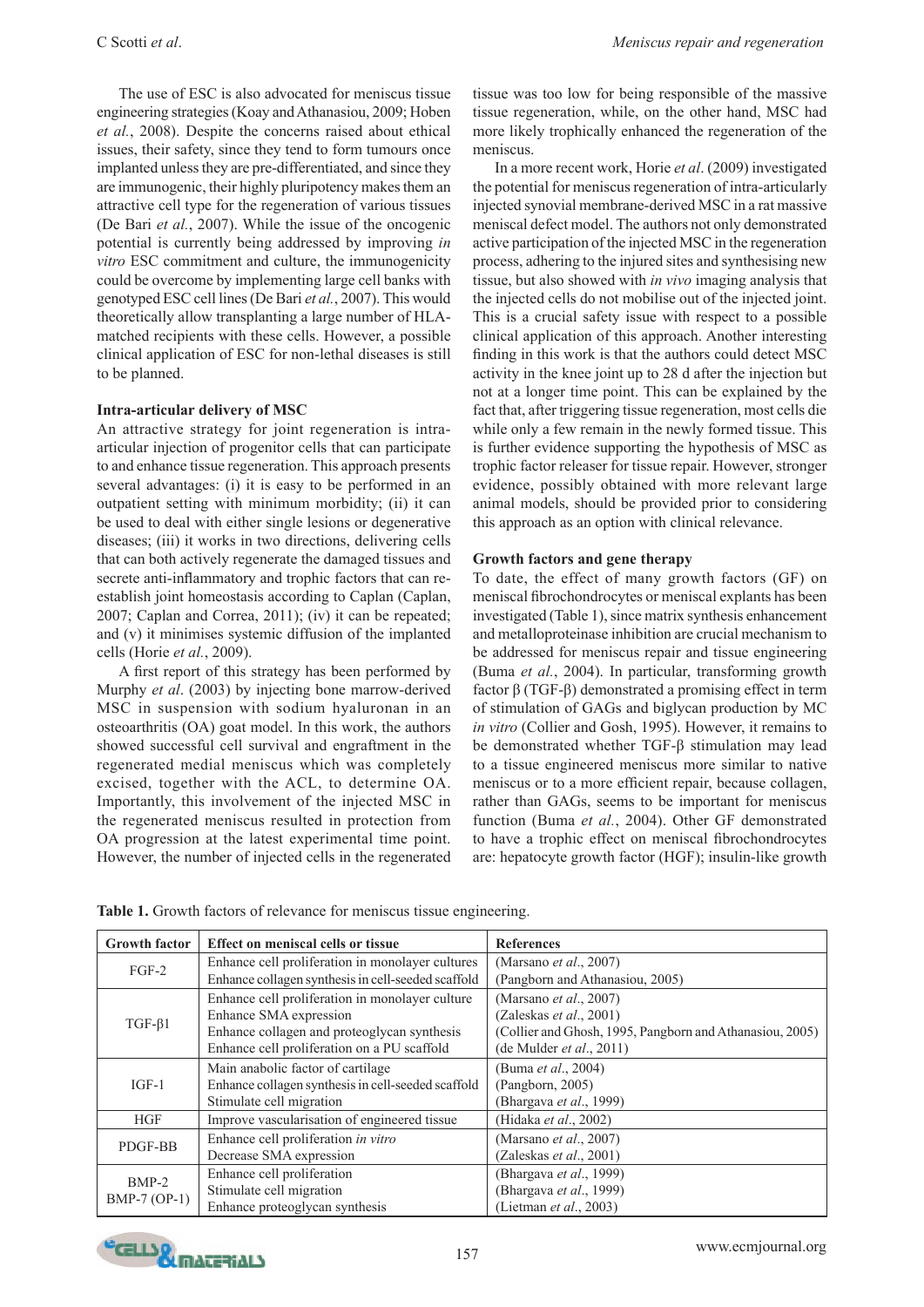factor 1 (IGF-1); fibroblast growth factor 2 (FGF-2); platelet-derived growth factor (PDGF); and certain bone morphogenetic proteins (BMPs) (Buma *et al.*, 2004, Pangborn and Athanasiou, 2005). In particular, HGF was demonstrated to enhance vascularisation of engineered meniscal fibrochondrcyte-PGA constructs, but without improving mechanical properties (Hidaka *et al.*, 2002), and IGF-1 is one of the main anabolic factors of articular cartilage (Schmidt *et al.*, 2006). As the outer part of the meniscus is vascularised (Clark and Ogden, 1983) and the inner region is characterised by an ECM partially similar to that of the articular cartilage (Chevrier *et al*., 2009), the use of these two GF could be a promising combination to be evaluated. Another interesting finding was the modulation of smooth muscle actin (SMA) expression by TGF-β1 and PDGF-BB (Buma *et al.*, 2004). A study demonstrated that TGF-β1 increases SMA expression and cell contraction while PDGF-BB has the opposite effect: investigation of the mechanisms underlying SMA-enabled contraction may be crucial for cell expansion and differentiation (Zaleskas, 2001).

Recent advances in gene therapy techniques have demonstrated the feasibility of gene transfer to musculoskeletal tissues (Evans and Robbins, 1999; Madry *et al.*, 2003; Madry *et al.*, 2004). GF gene transfer is an attractive option to enhance meniscal repair, and this has been demonstrated both *in vivo* and *in vitro* with different approaches (Goto *et al.*, 1999; Hidaka *et al.*, 2002; Martinek *et al.*, 2002; Nakata *et al.*, 2001). Several vectors have been used: retroviral, adenoviral and adenoassociated; each of them presenting peculiar characteristics (Madry *et al.*, 2004; Goto *et al.*, 1999; Hidaka *et al.*, 2002). Retroviral vectors have been widely used in gene therapy studies, nevertheless they need actively replicating cells as target, while fibrochondrocytes do not duplicate *in vivo*, and they can theoretically cause cancer, through insertional mutagenesis. Although the first limitation can be overcome by the use of lentiviral vectors, that can transduce also non-dividing cells, safety concerns make them unattractive to orthopaedic researchers who deal with non-lethal disorders (Madry *et al.*, 2004; Daniel and Smith, 2008). Adenoviral vectors are immunogenic and do not integrate into the host cell genome; as a consequence they prevent the risk of cancer but they do not grant longterm transgene expression (Madry *et al.*, 2004; Steinert *et al.*, 2007). Adeno-associated vectors (AAV) can carry only a small amount of DNA; on the other hand, they are not immunogenic and not pathogenic, and they can transduce non-dividing cells: these features make them very attractive for orthopaedic use, making them a promising option for the treatment of musculoskeletal diseases (Madry *et al.*, 2004; Cucchiarini *et al.*, 2009).

Following the first studies with marker genes (Madry *et al.*, 2004; Goto *et al.*, 1999), the main GF used for gene transfer to the meniscus to date are HGF (Hidaka *et al.*, 2002), TGF-β1 (Steinert *et al.*, 2007), and FGF-2 (Cucchiarini *et al.*, 2009). HGF induced blood vessel formation in an engineered construct made of meniscal fibrochondrocytes seeded onto a PGA scaffold, improving the potential for integration and metabolic exchanges of the engineered implant (Hidaka *et al.*, 2002). TGF-β1

gene transfer enhanced the cellularity and the deposition of proteoglycans and collagen type 2 both in monolayer and in 3D cultures (Steinert *et al.*, 2007; Goto *et al.*, 2000). On the other hand, of importance are the consequences of ubiquitous overexpression of TGF-β1, as it determines severe joint fibrosis and detrimental systemic effects (Mi *et al.*, 2003; Steinert *et al.*, 2007). Consequently, a localised delivery of TGF-β1 to the site of lesion is mandatory. FGF-2 transfer through an AAV resulted in increased proliferation, survival and metabolic activity of human MC *in vitro*, in a three-dimensional *in vitro* culture system, and *in situ* in a human meniscal defect model (Cucchiarini *et al.*, 2009). This study proved that direct application of AAV vectors has the potential to induce healing in the injured meniscus. However, since no complete healing was achieved and since proliferation is just one player of tissue regeneration, additional studies are required to assess the optimal gene delivery strategy for meniscus regeneration.

Overall, the application of gene transfer techniques to meniscus regeneration holds some potential. However, several variables have to be still assessed, such as i) the modality of transduction (modification of many cell types, transduction of whole tissues, intra-articular injection); ii) the ideal combination of genes to be transferred; or iii) the most efficient cell type, when transfected cells are used.

# **Scaffolds**

A biomaterial used as scaffold for meniscus tissue engineering purposes should present many features. In particular, the ideal meniscal scaffold should be (i) "cell-instructive", promoting cell differentiation and proliferation if cell-seeded, or cell migration if cell-free; (ii) "biomimetic", mimicking architecture, tribology and mechanical features of the native meniscus; (iii) resilient and resistant to withstand mechanical forces acting in the joint while cells produce ECM; (iv) biocompatible, not evoking any foreign-body reaction also with its degradation products; (v) slowly biodegradable allowing to be gradually replaced by biologic tissue; (vi) open, with high porosity, allowing diffusion of nutrients and catabolic substances; and (vii) easy to handle, to be sutured and to be implanted by the surgeon (Arnoczky, 1999; van Tienen *et al.*, 2009).

With the ultimate goal of designing the ideal scaffold for meniscus tissue engineering, many biomaterials have been evaluated both natural and synthetic (Buma *et al.*, 2004) (Table 2). Natural materials used to date are: periosteal tissue (Walsh *et al.*, 1999); perichondral tissue (Bruns *et al.*, 1998); small intestine submucosa (SIS) (Cook *et al.*, 1999); acellular porcine meniscal tissue (Stapleton *et al.*, 2008); and bacterial cellulose (Bodin *et al.*, 2007). While these tissues have high biocompatibility, some of them cannot be employed for tissue engineering techniques as they do not allow varying structure geometry and initial mechanical properties (Buma *et al.*, 2004). A more attractive strategy is represented by isolated tissue components as collagens and proteoglycans (Mueller *et al.*, 1999; Pabbruwe *et al.*, 2010). They maintain the high biocompatibility of the whole tissues while allowing to create custom-made scaffold with definite pore dimension and geometry and, consequently, biomechanical features.

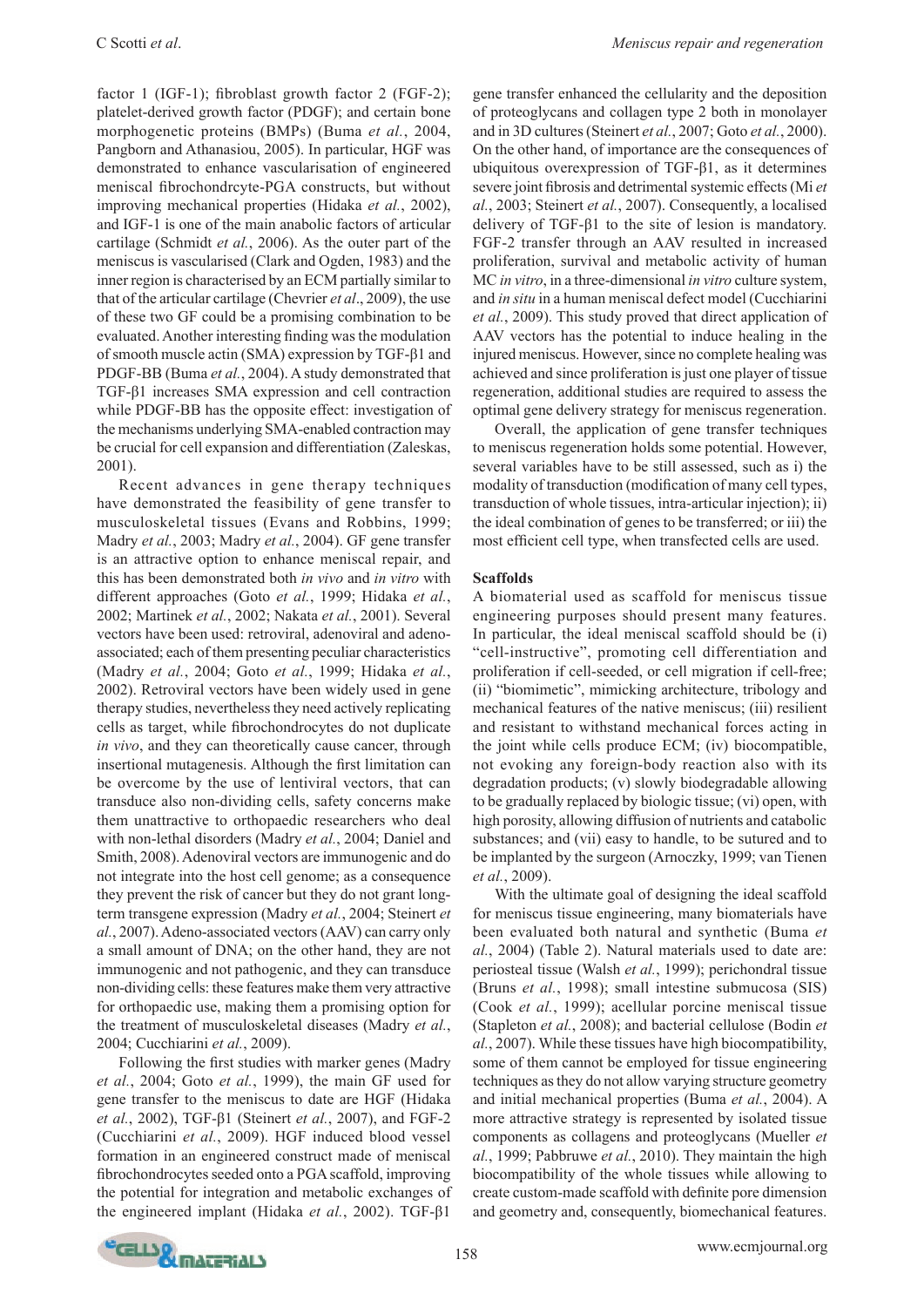| <b>Biomaterial</b>        | <b>Summary of results</b>                                                                                                                                                                                                                              | References                                                                                                                  |
|---------------------------|--------------------------------------------------------------------------------------------------------------------------------------------------------------------------------------------------------------------------------------------------------|-----------------------------------------------------------------------------------------------------------------------------|
| Collagen                  | CMI scaffolds seeded with autologous fibrochondrocytes. Macroscopic and<br>histological improvement of the transplants compared to cell-free CMI.                                                                                                      | Martinek et al., 2006                                                                                                       |
| <b>SIS</b>                | A cell-free SIS implant demonstrated better results than meniscectomy<br>with less cartilage damage. Another study reported the potential of SIS as<br>a scaffold to support co-culture of synovial membrane-derived MSC and<br>meniscal cells.        | Cook et al., 2006<br>Tan et al., 2010                                                                                       |
| PCL                       | PCL scaffold with defined nanofibres alignment determines better neotissue<br>organisation and mechanical properties.                                                                                                                                  | Baker et al., 2007<br>Baker et al., 2010<br>Baker et al., 2012                                                              |
| Hyaluronan-<br><b>PCL</b> | Partial and total meniscus replacement, both cell-free and cell-seeded, in<br>ovine models. 4 months follow up. Good tissue ingrowth/formation. Better<br>results for cell-seeded scaffolds also in terms of chondroprotection.                        | Chiari et al., 2006<br>Kon et al., 2008                                                                                     |
| Polyurethane-<br>PCL      | Cell-free total meniscus implant demonstrated good integration and<br>fibrovascular tissue ingrowth in a 2-year follow-up study in dogs. Mild<br>foreign body reaction was noticed. Not better chondroprotection compared<br>to meniscectomised knees. | Hannink et al., 2011<br>Welsing et al., 2008<br>Heijkants et al., 2005<br>Heijkants et al., 2004<br>van Tienen et al., 2009 |
| PGA-PLGA                  | Total meniscus PLGA implant seeded with allogeneic meniscal cells in a<br>rabbit model. Positive histological results at 36 weeks. Biochemical and<br>biomechanical improvement of the neotissue over time.                                            | Kang et al., 2006                                                                                                           |
| Silk                      | Tri-layered silk fibrous protein scaffold seeded with human fibroblasts and<br>chondrocytes or MSC showed cell growth with aligned ECM deposition.                                                                                                     | Mandal et al., 2011a<br>Mandal et al., 2011b                                                                                |
| Carbon                    | Replacement of the whole meniscus with a polyester-carbon cell-free<br>implant in a rabbit model. Better results than meniscectomised, untreated<br>knees.                                                                                             | Wood et al., 1990                                                                                                           |
| Hyaluronan-<br>gelatin    | Partial meniscus regeneration with a 70 % HA-30 % gelatin scaffold seeded<br>with autologous MSC in a rabbit model. Better results than with cell-free<br>scaffold. A second study showed better results for unpassaged MSC.                           | Angele et al., 2008<br>Zellner et al., 2010                                                                                 |
| <b>PVA</b>                | Total meniscus replacement with cell-free implant in rabbit model with<br>2-year follow up. Successful chondroprotection. No regeneration of<br>meniscal tissue. Concerns about long-term durability, safety and fixation<br>method.                   | Kobayashi et al., 2003<br>Kobayashi et al., 2005                                                                            |
| Agarose                   | In vitro engineering of critically sized meniscal constructs with bovine and<br>ovine fibrochondrocytes in a mixing bioreactor.                                                                                                                        | Ballyns et al., 2008<br>Ballyns et al., 2010                                                                                |
| Scaffold-free             | Self-assembled engineered meniscal tissues, obtained with co-cultures<br>of fibrochondrocytes and MSC in ring-shaped moulds, displayed better<br>morphological and mechanical features than cell-loaded PGA scaffolds.                                 | Aufderheide and Athanasiou, 2007<br>Huey and Athanasiou, 2011                                                               |

**Table 2.** Biomaterials of relevance for meniscus tissue engineering.

However, these scaffolds have usually low biomechanical properties and are characterised by rapid biodegradation, thus not long enough to be completely replaced by the newly formed tissue (Buma *et al.*, 2004).

On the other hand, polymer materials can be manufactured in custom-made shapes of any geometrical structure, porosity and biomechanical properties, according to the characteristics of the host tissue and the seeded cells. In particular, it has been shown that for optimal ingrowth and incorporation of a meniscal scaffold, macropore sizes must be in the range of 150-500 μm (Klompmaker *et al.*, 1993). The biodegradation rate can be also modulated by acting on polymer composition. To date, the most used synthetic polymers are: polyglycolic acid (PGA) (Vacanti *et al.*, 1991); poly(L)lactic acid (PLLA) (Freed *et al.*, 1993); poly-(lactic-co-glycolic acid) (PLGA) (Kang *et al.*, 2006); polyurethane (Heijkants *et al.*, 2004; van Tienen *et al.*, 2002); polyester carbon (Wood *et al.*, 1990); polytetrafluoroethylene (Toyonaga *et al.*, 1983); and polycaprolactone (PCL) (Lebourg *et al.*, 2008). Possible drawbacks of the use of synthetic polymers for tissue engineering purposes are the low cell-adhesive properties, since they lack the cell-adhesion domains normally present on natural macromolecules, and the even mild foreign-body reaction occurring after implantation (Cao *et al.*, 1998; Welsing *et al.*, 2008). In order to improve biocompatibility and biodegradability of polymer scaffolds, the use of a biopolymer, such as silk fibrous protein, has been proposed (Mandal *et al.*, 2011a; Mandal *et al.*, 2011b).

An alternative attractive strategy is represented by the use of hydrogel materials. Their semi-liquid nature allows engineering anatomic geometries derived from medical imaging techniques, such as computed tomography or magnetic resonance, by the use of custom-printed moulds (Ballyns *et al.*, 2008). Promising results were reported with alginate (Ballyns *et al.*, 2010; Ballyns *et al.*, 2008) and polyvinyl alcohol (PVA) (Kobayashi *et al.*, 2003; Kobayashi *et al.*, 2005). However, despite their wide implementation in cartilage tissue engineering they have been hardly utilised for meniscus engineering.

Briefly, both natural materials and synthetic polymers present peculiar advantages and disadvantages. Most importantly, no biomaterial demonstrated to be superior to the others in terms of supporting cell proliferation and

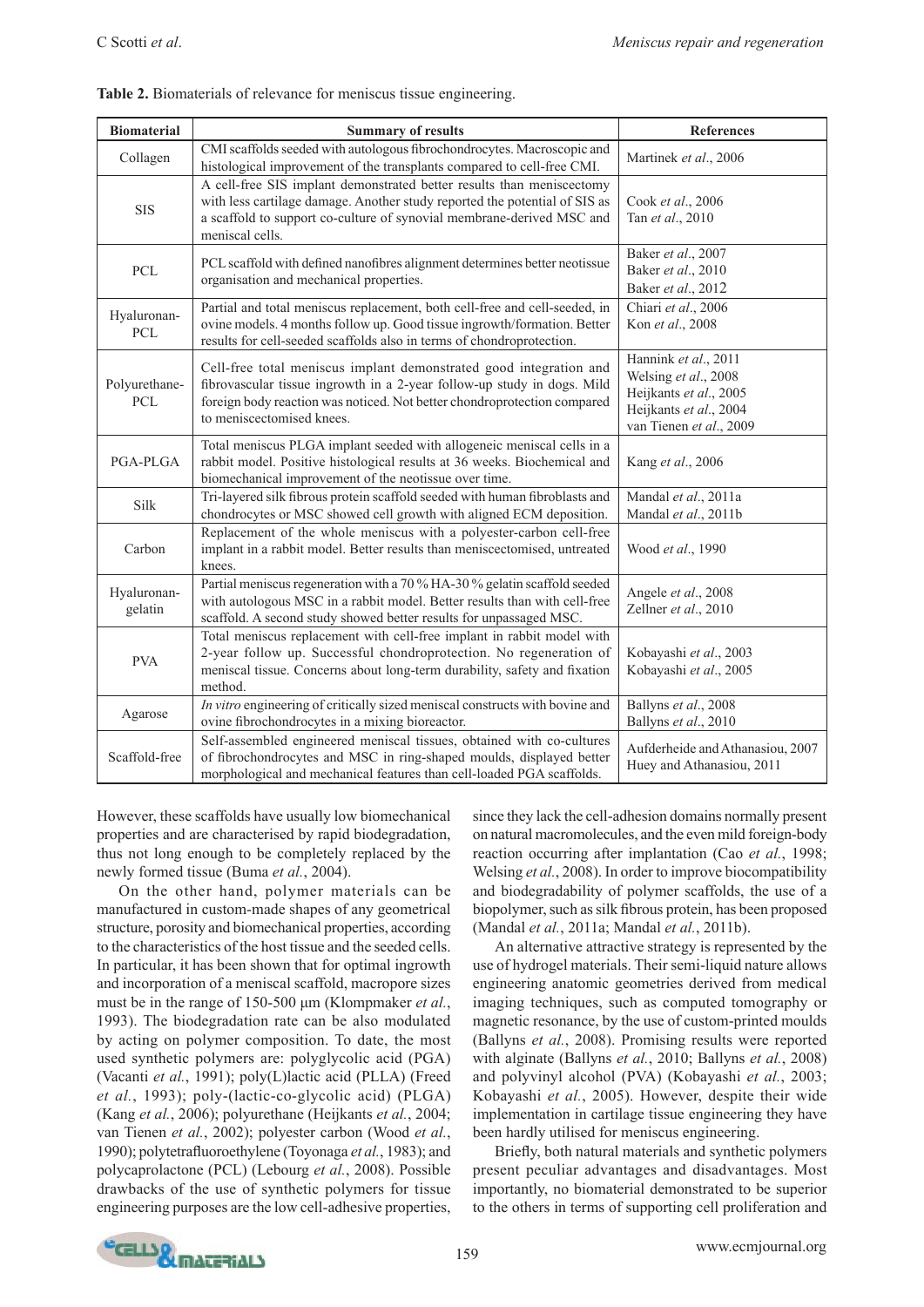tissue growth. No clear advantage was also evident in term of biomechanical properties suitable for implantation in the knee joint. A possible solution is represented by combining them, in order to couple the high cell-affinity and biocompatibility of natural polymers with the superior mechanical strength and ease of being tailored of synthetic polymers. This strategy has been recently evaluated in two large animal studies on partial and total meniscus tissue engineering with a hybrid material composed of PCL and hyaluronic acid (HA) with promising results (Chiari *et al.*, 2006; Kon *et al.*, 2008).

In the following sections we will discuss different experimental studies for partial and total meniscus engineering performed to date and having a potential clinical exploitation.

#### **Cell-based bonding studies**

As long as lesions occurring in the inner "red-white zone" and "white-white zone" do not allow a biological repair to be achieved, even after stabilisation, cell-based strategies have been evaluated in order to enhance the bonding of a torn meniscus. From a clinical point of view, a tool which can improve the results of meniscal sutures is valuable. The rationale of this approach has been validated in studies demonstrating that isolated chondrocytes, either seeded onto cartilaginous (Peretti *et al.*, 1998; Peretti *et al.*, 1999) and meniscal matrices (Peretti *et al.*, 2001), PLGA scaffold using dynamic conditions (Yoo *et al.*, 2011; or embedded in fibrin glue (Peretti *et al.*, 2008; Scotti *et al.*, 2009), were able to bond separate pieces together. These studies were performed ectopically, in a subcutaneous environment in a nude mouse model, which is vascularised and not subjected to weight bearing, and therefore not suitable to ultimately evaluate the value of a regenerative strategy for the knee joint. In order to test the potential of transplanted chondrocytes for use as a reparative technique in lesions involving the human knee, further studies were performed *in situ* in a pig model (Peretti *et al.*, 2004; Weinand *et al.*, 2006a; Weinand *et al.*, 2006b). Among the animal models for meniscus regeneration studies (Deponti *et al.,* 2013), the pig is very valuable as it has been demonstrated that the vascularisation of the porcine meniscus remains confined in the outer part of the menisci and never extends into the inner third of its structure (Peretti *et al.*, 2004).

In the first study, an allogeneic devitalised meniscal scaffold was chosen as a carrier for autologous chondrocytes in an orthotopic pig model (Peretti *et al.*, 2004). A onecentimetre longitudinal tear was created in the avascular portion of the medial meniscus at the junction of its inner third and outer two-thirds and the chondrocyte-seeded meniscal scaffold was inserted inside the lesion and secured by two vertical sutures. Histological evaluation demonstrated bonding tissue, resembling cartilaginous and fibrocartilaginous matrix, synthesised by the transplanted chondrocytes in samples from the experimental group. Although the repair was not uniformly complete in this study, the results were considered encouraging as good integration of the scaffold material with the native meniscus appeared to be present in numerous areas by the formation of new cartilage matrix.

According to these results, in subsequent studies the potential of different allogeneic cell sources and of Vicryl meshes as a scaffold was evaluated, in the same orthotopic model as the previous study (Weinand *et al.*, 2006a; Weinand *et al.*, 2006b). The rationale of using allogeneic cells of different sources is that it is unlikely to obtain a sufficient number of healthy meniscal fibrochondrocytes from an injured meniscus. Additionally, Johnson *et al*. (2004) showed the healing potential of auricular and costal chondrocytes suspended in fibrin polymer and placed between articular cartilage discs, demonstrating the feasibility for alternative cell types to heal cartilage. Moreover, the harvesting of autologous cells can add additional trauma to the patient, while large quantities of cartilage cells may be obtained using allogeneic chondrocytes from cadaveric sources. Regarding the results of these studies, some degree of new tissue formation was found in all experimental samples, whereas none was found in any of the control groups. The newly formed tissue was uniform in all samples, having a characteristic fibrous tissue-like appearance. Interestingly, the length of the repaired lesion was highest in the auricular based specimens, which also demonstrated a higher overall rate of repair: more than 65 % of samples were repaired compared to more than 55 % of the articular specimens. This histological finding is consistent with higher biomechanical testing values in fracture energy, stiffness and extension of the tested samples. These results may also be due to the fact that auricular chondrocytes produce a higher amount of elastin than articular chondrocytes. Regarding the issue of using allogeneic cells, they showed a slightly lower complete healing rate than the use of autologous cells. Although cellular rejection might be expected when using allogeneic cells, none of the menisci repaired with allogeneic articular or auricular cells had evidence of immune rejection. Only few histiocytes were observed within the newly formed tissue, and these may be related to a foreign body reaction to the Vicryl scaffold. Possible explanations for the absence of an inflammatory reaction include the avascular environment into which the implant is placed and questionable expression of MHC antigens on the surface of the chondrocytes (Bujia *et al.*, 1994). In all, these studies suggested that allogeneic cell populations have a potential to repair tears in the meniscus, used in combination with biodegradable scaffolds, and that auricular chondrocytes could provide complete healing. Moreover, the use of allogeneic cells could overcome the potential clinical limitations of donor site morbidity and inadequate cell numbers, which represent the main bottleneck to the clinical application of every single cellbased strategy.

From a surgical point of view, a suture capable to release in a controlled manner trophic GF or a cellular gel acting as a biological glue could be more manageable tools than a solid matrix to improve the bonding obtained with meniscal sutures. The first approach has been investigated by Kopf *et al*. (2010), reporting the results of a VEGFcoated non-absorbable suture for meniscal repair in a sheep orthotopic model. Although very interesting, this approach did not improve meniscal healing, probably because of the

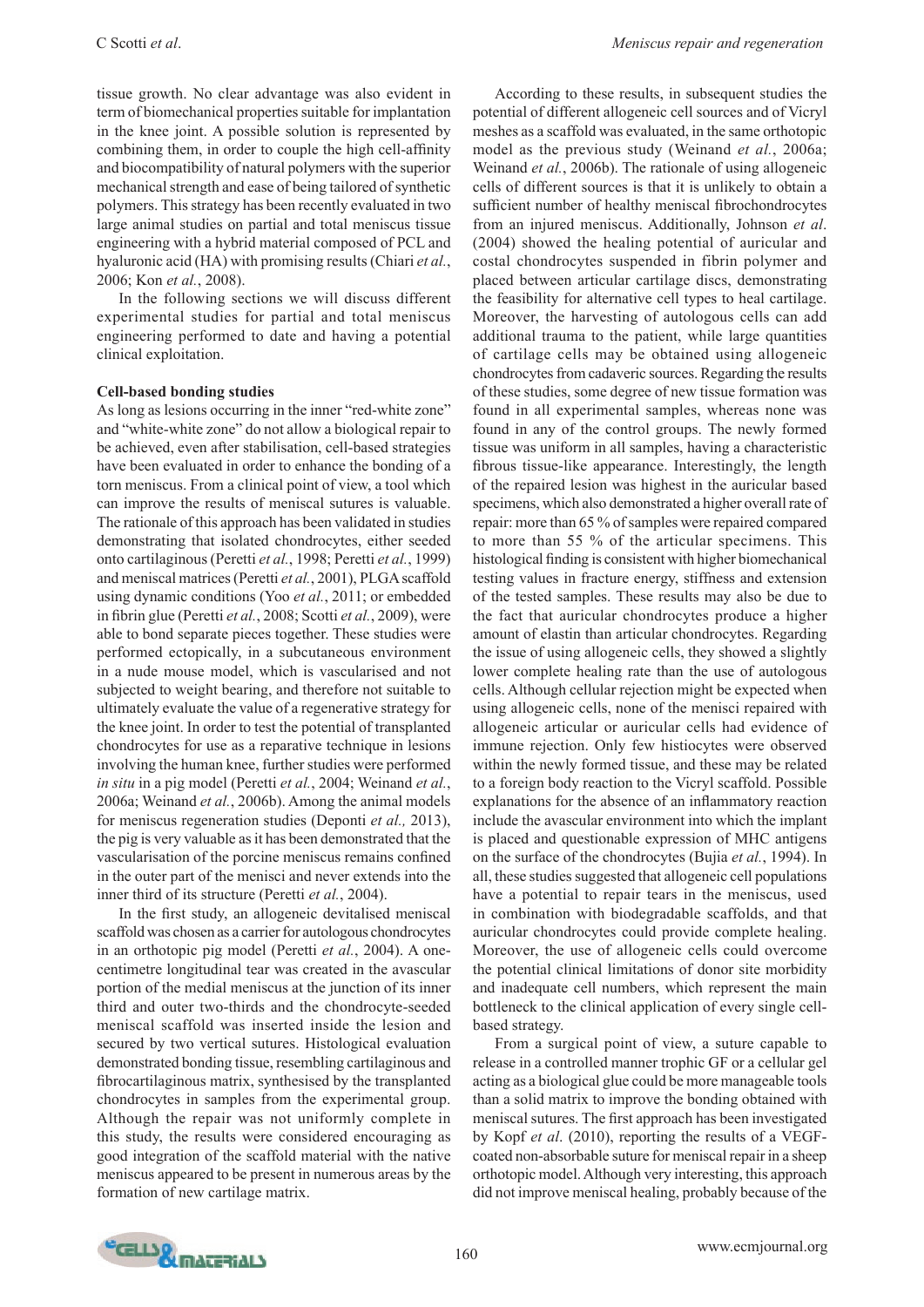inappropriate kinetics of VEGF release. In this regard, an ectopic nude mouse study was performed, consisting of the evaluation of the potential of bonding meniscal slices by cellular fibrin glue (Peretti *et al.*, 2008; Scotti *et al.*, 2009). In this study, the firm gross bonding seen macroscopically was confirmed by the histology, as the cellular fibrin glue provided a microscopic bonding between the two meniscal slices through a fibrocartilaginous tissue. Moreover, penetration buds from the cellular fibrin glue to the native meniscal tissue were evident. This represents a positive finding as we had previously demonstrated that this characteristic is associated with an improved bonding (Peretti *et al.*, 1998; Peretti *et al.*, 1999). Additionally, these features were not found in the control samples, confirming the need of cells to grant bonding between tissues. However, further *in vivo* studies in an orthotopic model are needed to evaluate the feasibility of this approach in a weight-bearing environment.

#### **Partial meniscus engineering**

From a clinical standpoint, partial meniscus regeneration represents a critical topic since the treatment of irreparable lesions of the avascular zone of the meniscus is still an open issue.

Following the large clinical experience with CMI, Martinek *et al*. (2006) reported an interesting study on an autologous fibrochondrocytes-loaded CMI implanted in an ovine orthotopic model with a short-term follow up (3 months). The implant was pre-cultured *in vitro* for 3 weeks to allow for cell adhesion and ECM deposition, and then implanted orthotopically. Cell-seeding was demonstrated to improve the mechanical properties and histological results. However, the tissue-engineered meniscus was biomechanically unstable and the implant size reduced during the three-month observation period. Therefore, the authors suggested that an improvement in scaffold and cell seeding procedure was required before human application.

SIS has been applied to menisci regeneration in an orthotopic dog model in a 12 months follow-up study (Cook *et al.*, 2006). In this study, partially meniscectomised menisci receiving cell-free SIS in a posterior vascular lesion had more tissue filling in the defects, with a meniscus-like tissue, and significantly less cartilage damage than menisci receiving no implants. Authors concluded that SIS implantation had better results than meniscectomy. Despite these positive experimental findings, it has been demonstrated that SIS evokes a TH-2 lymphocytes mediated immune response (Ansaloni *et al.*, 2007), probably dependent on the presence of porcine DNA. However, this response usually does not determine graft rejection and it is used in clinical practice in inguinal hernioplasty (Ansaloni *et al.*, 2007).

MSC seeded onto a hyaluronan-collagen-based scaffold were recently used to repair a critical-size defect in an orthotopic rabbit model, with a tissue engineering approach (Angele *et al.*, 2008). In this study, the authors removed the pars intermedia of the medial meniscus and replaced the resected section with the biocompatible scaffold only, or with the scaffold loaded with MSC and previously cultured *in vitro* for 14 d. Menisci repaired with the cell-free scaffold showed only a fibrous, scar-like repair tissue, while

those repaired with the engineered tissue demonstrated a significantly better filling and meniscal regeneration. However, the cell-loaded and precultured implants did not completely restore the surface area and the tissue quality of normal meniscus. The authors concluded that, even if further studies are needed to optimise this approach, MSC demonstrated a potential for the regeneration of meniscal defects (Angele *et al.*, 2008). In a more recent orthotopic study, the same authors evaluated the regeneration potential of hyaluronan-collagen matrices without cells, loaded with platelet-rich plasma, autologous bone marrow, or autologous MSC in a 2 mm punch defect model (Zellner *et al.*, 2010). This study presented several interesting findings. First, neither bone marrow nor platelet-rich plasma loaded onto the matrices determined an improved healing compared with cell-free implants. Second, the implantation of 14 d precultured MSC-matrix constructs in chondrogenic medium resulted only in fibrocartilage-like repair tissue, displaying incomplete integration with the host meniscus. Third, non-precultured MSC in hyaluronancollagen composite matrices stimulated the development of completely integrated meniscus-like repair tissue. The latter suggests the potential for an intra-operative, onestep approach for partial meniscus tissue engineering with autologous MSC and a proper biomaterial. However, the defect model used in this study does not reflect the typical meniscal lesion, and therefore the translation of this approach to clinical practice may require further studies.

# **Total meniscus engineering**

Total meniscus tissue engineering may be considered as a potential alternative to allografts, in order to overcome by means of an autologous tissue the problems of availability, immune reaction and sizing related to allotransplantation. However, tissue engineering techniques have been applied to meniscal regeneration with controversial results, and only a few studies investigated in orthotopic models the feasibility of engineering total meniscus substitutes (Kon *et al.*, 2008; Kang *et al.*, 2006).

Kang *et al*. (2006) described a PGA-PLGA scaffold seeded with allogeneic meniscal cells in a rabbit total meniscectomy model. The authors reported positive results at 36 weeks, with a neotissue resembling the normal meniscus by histology. Both the overall histological appearance and mechanical properties improved over the experimental times. Importantly, the seeded scaffolds showed no shrinkage or shape alterations at 36 weeks, while the unseeded scaffold showed failure of maintenance of shape and size. Less severe cartilage degeneration was observed in the rabbits treated with the seeded scaffolds. No or minor immune response was observed. In conclusion, this study demonstrated the feasibility of total meniscus substitution with a tissue engineering approach using a polymer scaffold and allogeneic fibrochondrocytes, highlighting the role of seeded cells in maintaining shape and size and for chondroprotection.

A crucial aspect of scaffold design for meniscus tissue engineering was highlighted by Baker and Mauck (2007) reporting that nanofibres alignment served as a micro-pattern for directed tissue ingrowth and that, when cell-seeded with bovine meniscal cells or MSC, resulted

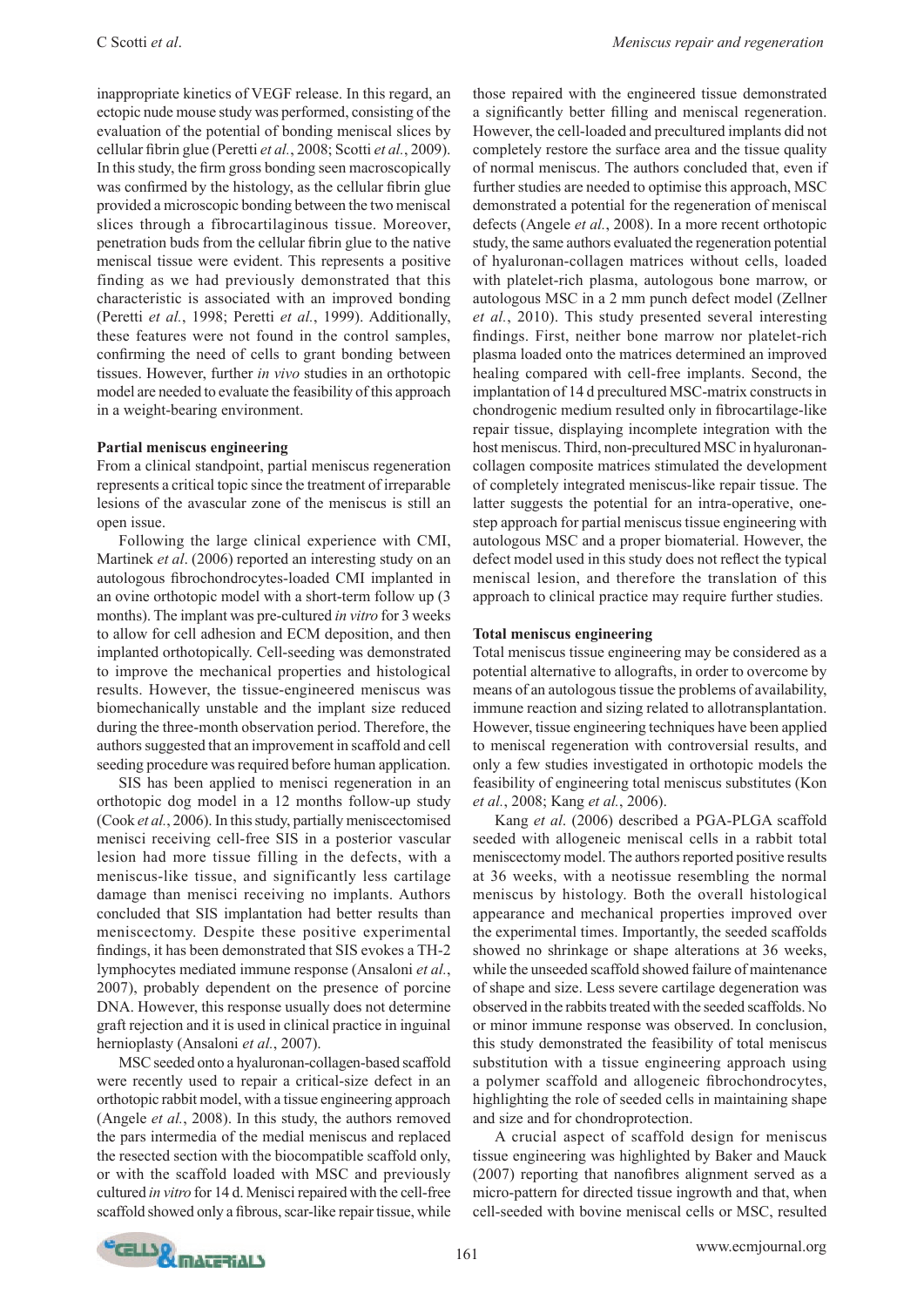in better tissue properties in a PCL meniscal scaffold. An important finding of this study was that the improvement in mechanical properties depended on the overall better organisation of the tissue and not on a higher neotissue deposition. Considering the fine organisation of the native meniscal collagen fibres, these results seem particularly relevant to meniscal scaffold design. In a more recent study by the same authors with human cells harvested by adult human donors, they reported better results with fibrochondrocytes compared to MSC (Baker *et al.*, 2010). This concept has been further optimised, reaching near-native properties in tension, and showed multiscale collagen organisation in the scaffolds (Baker *et al.*, 2012). A further fibre-reinforced degradable scaffold for meniscus tissue engineering was developed by Balint *et al*. (2012) with the hypothesis that the fibre network design shares part of the compressive loads *via* the generation of circumferential tensile loads, resulting in tensile properties similar to those of the meniscus.

Chiari *et al*. (2006) described the early results of a cell-free hyaluronan-PCL scaffold in an orthotopic large animal model. Their study was aimed to evaluate the biocompatibility, tissue ingrowth and neovascularisation properties of this material and demonstrated tissue formation and bonding to the capsule with an overall satisfactory integration in the host joint. Additionally, abundant blood vessels were found in the scaffold after 6 weeks. According to these favourable preliminary results, Kon *et al*. (2008) investigated the use of this biomaterial seeded with expanded autologous articular chondrocytes in the same orthotopic model in order to improve the biological response and the remodelling processes. At the end of the experimental time (16 weeks) no significant macroscopic difference was evident between the cellseeded and the cell-free implant. However, histological analysis demonstrated deposition of cartilaginous matrix only in the cell-seeded scaffold. Moreover, the authors reported that the cartilaginous distribution was mainly located at the edges and the tip of the implants, consistent with the distribution of cells at the time of grafting, thus confirming that matrix deposition depended on or at least was enhanced by the previously seeded cells. Additionally, the implants were well tolerated immunologically, with only a mild foreign body giant-cell reaction. Limited peripheral implant extrusion was frequently observed. The authors concluded that the hyaluronan-PCL scaffold had a potential for total meniscus regeneration and that the seeding of the scaffold provided some benefits at 4 months follow-up allowing for a larger amount of fibrocartilaginous tissue formation. A following study with 12-month evaluation confirmed the improvement in tissue formation within the tissue engineered menisci, but showed no significant differences in protection from osteoarthritic degeneration between cell-seeded and cell-free scaffolds (Kon *et al.*, 2012). However, both cell-seeded and cell-free implants resulted in better chondroprotection compared to meniscectomised knees.

The results of an orthotopic study in dogs with a 6-month and 2-year follow up have been reported (Welsing *et al.*, 2008; Hannink *et al.*, 2011). In this study, they compared the outcome of total meniscectomy with

that of the implant of a PU-PCL total meniscal implant. This work followed a large series of *in vitro* and *in vivo* experimental studies on the development of this scaffold (Heijkants *et al.*, 2005; Heijkants *et al.*, 2004; van Tienen *et al.*, 2009). The authors described satisfactory integration and fibrovascular tissue ingrowth into the implant with mild foreign body reaction. However, specific structural organisation and a fibrocartilage phenotype was lacking after both 6 and 24 months. The porous polymer scaffold was histologically not noticeably degraded after 24 months, thus confirming the expected slow degradation rate of this implant. Surprisingly, chondroprotection was not superior compared to that of knees that underwent meniscectomy only. The authors concluded that further improvements in the implant model and surgical technique were needed for making the implant suitable for clinical application in totally meniscectomised patients. In fact, the clinical scenario in which a PU-PCL cell-free scaffold is currently used (Actifit™, Orteq Ltd, London, UK) is represented by irreparable meniscal tears or partial meniscal defects. In addition, *in vitro* studies are currently being performed to evaluate the feasibility of a cell-based approach using this scaffold (de Mulder *et al.*, 2013). In particular, addition of TGF-β seems to be mandatory in order to promote MC proliferation and distribution throughout the construct (de Mulder *et al.*, 2013).

Kobayashi and co-workers described a cell-free total meniscus replacement model based on high water content PVA hydrogel in a rabbit model (Kobayashi *et al.*, 2003; Kobayashi *et al.*, 2005). Authors reported successful results in terms of chondroprotection. In particular, they proposed this strategy as salvage procedure for young athletes since it could allow for early return to athletic activity. However, some concerns have been raised regarding implant longterm durability, safety and also on the fixation method. Another interesting cell-free hydrogel approach has been reported by Kelly *et al*. (2007), consisting of the use of a hydrogel-based implant that was secured and reinforced by sutures running circumferentially through it. However, significant cartilage degeneration and implant failure were seen at 1 year, and overall performance was worse than with allograft transplantation. The authors hypothesised that the source of graft failure arose from the size mismatch, the inadequate peripheral fixation of the hydrogel implant, or the structural composition of these particular implants.

Mandal *et al*. (2011a) described the development of a tissue engineered meniscus based on a tri-layered silk fibrous protein scaffold and human expanded fibroblasts, seeded in the outer part, and human expanded chondrocytes, seeded in the inner part. According to the authors, its versatile processability, outstanding mechanical properties and biocompatibility make silk fibrous protein an ideal biopolymer for meniscus regeneration purposes. The rationale of using a tri-layered scaffold was to duplicate the native meniscus pores architecture. Fibroblasts and chondrocytes were seeded in each scaffold layer separately and cultured for 28 d. The resulting tissues displayed biochemical and biomechanical properties consistent with those of the native human meniscus. In a second study, the same authors reported the use of human MSC in such tri-layered scaffold showing native-like

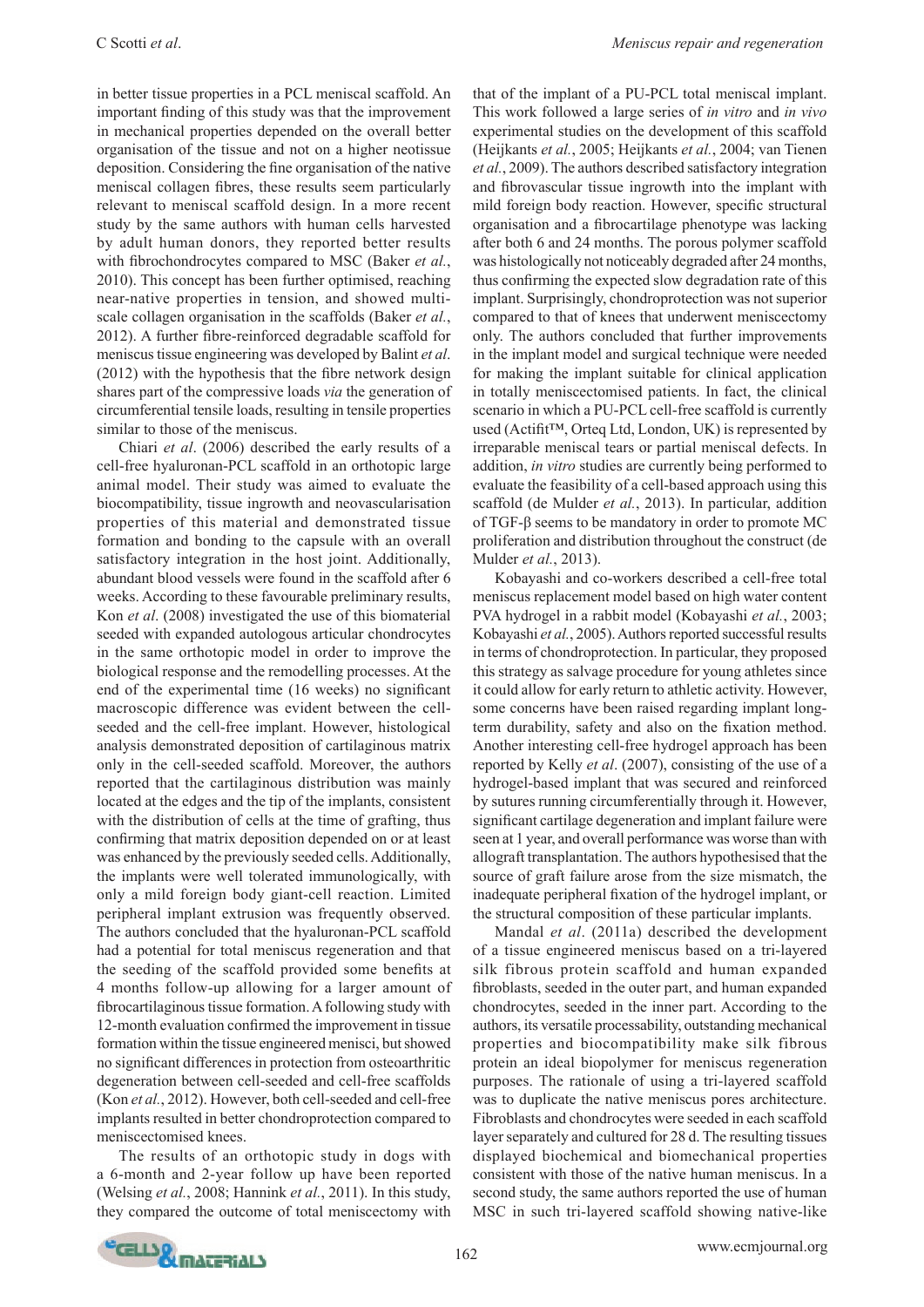compressive properties and tissue structure (Mandal *et al.*, 2011b). However, the three layers should be combined firmly before an *in vivo* application is planned: the authors hypothesised that cell-deposited ECM and cell migration, eventually supplemented with stitches or a rivet approach (e.g., using silk cylindrical pieces pushed into holes through the layers) can help to keep together the three layers.

An interesting and clinically-relevant approach is represented by image-guided tissue engineering of critically-sized whole meniscus constructs. In particular, because of its complex geometry, meniscus engineering can benefit from computer-aided design and tissue injection moulding techniques. Ballyns *et al*. (2008) demonstrated the feasibility of this approach by engineering a critically sized meniscus with bovine and ovine fibrochondrocytes suspended in agarose hydrogel. Even if the cells were not of human origin, this is an important proof of principle, opening new possibilities in meniscus tissue engineering.

A further innovative strategy is represented by the development of a self-assembled, scaffold-free engineered meniscal tissue (Aufderheide and Athanasiou, 2007). According to this strategy, high-density co-cultures of MSC and fibrochondrocytes have been performed in ring-shaped moulds. This approach maximises cell-to-cell contact and interaction between differentiated fibrochondrocytes and undifferentiated MSC. An interesting finding of this study was that the tensile modulus was proportional to the percentage of fibrochondrocytes employed. However, a 50 % ratio of cells displayed overall better results. Scaffold-free constructs were also compared to cell-loaded PGA scaffold and were stiffer and stronger in tension with circumferential fibres similar to those of native tissue. On the other hand, cell-loaded PGA scaffold did not present a defined fibre direction. The authors suggested that the geometric constraint imposed by the ring-shaped, non-adhesive mould guided collagen fibril directionality and, thus, influenced mechanical properties. In another work, authors showed that the mechanical properties of a scaffoldless, self-assembled meniscus tissue, obtained by culturing bovine articular chondrocytes and meniscal cells in elliptical agarose wells, can be improved by addition of TGF-β1 and chondroitinase-ABC (Huey and Athanasiou, 2011). In particular, in this study 20 million cells were used to engineer a rabbit-sized meniscus tissue. Although this method is very promising, the large number of cells needed represents a limitation to the clinical application of this approach, which, anyway, does not exclude the use of a biomaterial as augmentation to reach a clinically-relevant size with a reasonable number of cells (Makris *et al.*, 2011).

Although promising, results of recent experimental studies prompt for new strategies for total meniscus engineering as mere cell seeding does not result typically in an improved outcome and chondroprotection (Kon *et al.*, 2012). In addition, the ideal biomaterial for meniscus tissue engineering has still to be developed. For these reasons, alternative and more effective methods are desirable. In this regard, a critical tool to develop more functional engineered tissues, possibly leading to improved outcomes, is represented by bioreactors.

#### **Bioreactors for meniscus engineering**

Engineering of critically sized cellular grafts using standard static culture conditions is typically challenged by inefficient mass transport to the internal regions of the construct, ultimately resulting in cell death and necrosis in the tissue core (Martin *et al.*, 2004). A possible solution to this issue is offered by bioreactor-based dynamic culture techniques, allowing for medium perfusion through the pores of the scaffold or convective media flow around the construct, thus overcoming diffusional transport limitations (Wendt *et al.*, 2009). In the context of meniscus engineering, it was reported that hydrodynamic forces generated by a spinning impeller could result in the formation of bizonal tissues, resembling the structure and function of native meniscus (Marsano *et al.*, 2006). In this study, medium mixing around the constructs imparted orientation of the extracellular matrix molecules in an outer zone and at the same time an enhanced mass transport in the inner zone. This resulted in the formation of circumferential collagen fibres in the peripheral region, associated with higher stiffness in tension, and in increased amounts of GAGs in the central region, associated with higher stiffness in compression. The range of effective mixing intensities, generated by different impeller speeds and quantified by the corresponding Reynolds numbers, was further investigated using anatomically shaped engineered constructs (Ballyns *et al.*, 2010). The findings indicated that fluid mixing can be optimised to modulate the spatial heterogeneity of engineered menisci, as well as the correlated mechanical properties.

Compressive deformation or hydrostatic pressure have alternatively been used to enhance the structure and function of engineered meniscus tissues. Dynamic compression of constructs based on micro-channelled scaffolds resulted in aligned cell layers and collagen fibres (Martinez *et al.*, 2012), while hydrostatic pressure combined with TGF-β1 increased collagen and GAG deposition by meniscus cells, ultimately leading to enhanced compressive properties (Gunja and Athanasiou, 2010). Cyclic tension specifically stimulated collagen I mRNA expression and protein synthesis, but had no effect on collagen II, aggrecan, or osteocalcin mRNA levels resulting in enhanced fibrochondrocyte-like differentiation of bone marrow-derived MSC (Connelly *et al.*, 2010). Combinatorial modes of mechanical stimulation, including tension-compression loading (Huey and Athanasiou, 2011) or perfusion and cyclic compression (Petri *et al.*, 2012), were also reported to additively increase matrix production and tissue mechanical properties.

The availability of dynamic culture systems allowing generation of tissue grafts with superior mechanical properties raises the question of "how good is good enough?", and thus what is the target level of functionality which is required to support a superior clinical outcome. Indeed, an increased level of maturation of engineered meniscus grafts would require not only more complex culture modalities, but also likely longer culture durations, which in view of a clinical translation would be reflected in higher manufacturing costs. Addressing this critical issue requires one to identify a match between the properties of

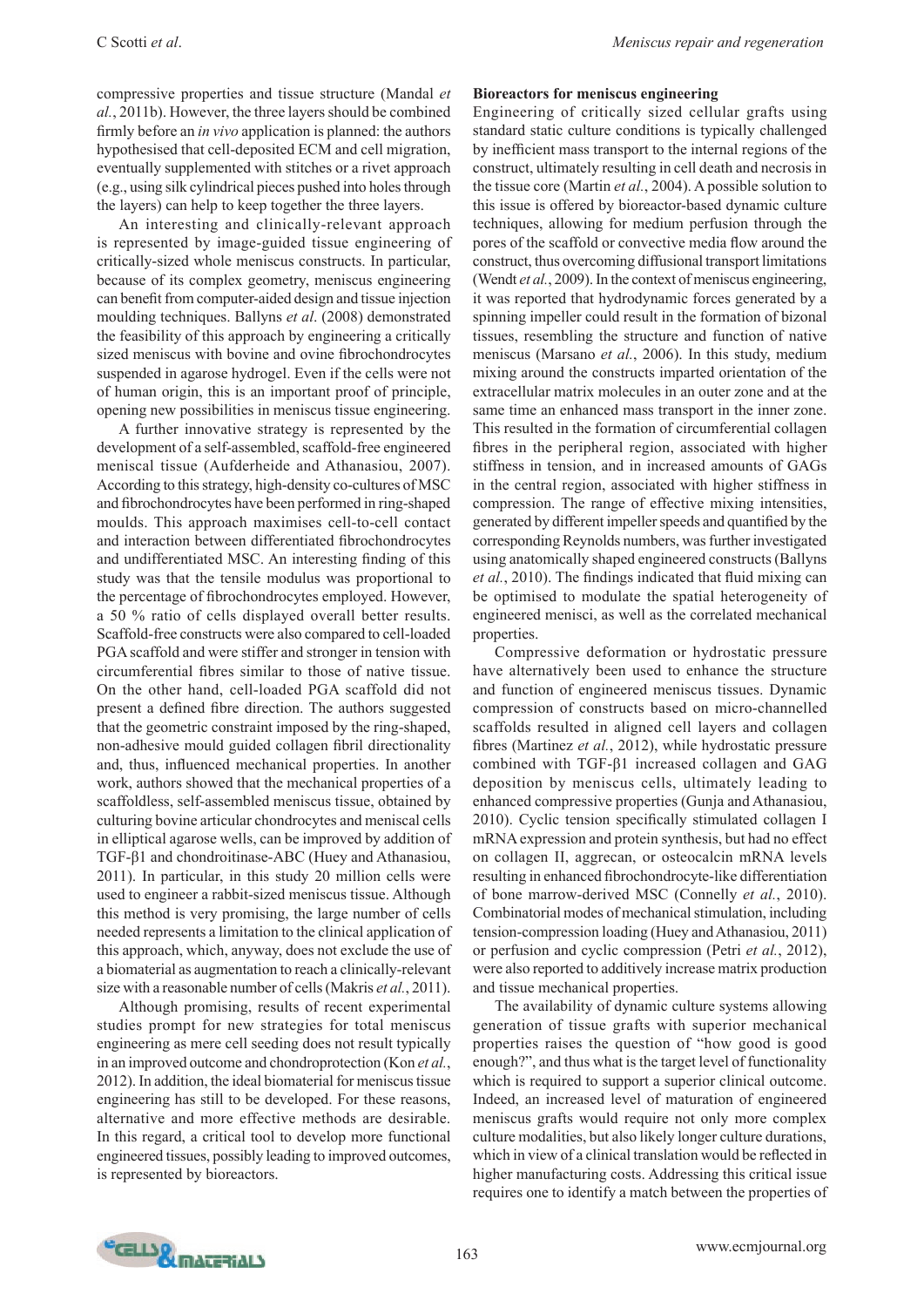a meniscus graft and a suitable regime of post-operative rehabilitation. In this regard, the use of bioreactors applying regimes of forces mimicking those at the site of implantation offers the opportunity to investigate which structural and functional properties are sufficient to tolerate certain loading regimes that would be experienced by the graft upon implantation, or *vice versa* which loading regimes are compatible for grafts of a defined functionality (Dèmarteau *et al.*, 2003).

The introduction of bioreactor systems in the manufacturing of cellular grafts can not only be exploited to reach higher levels of tissue organisation and mechanical functionality, but also to reduce operator handling, automate processes and ultimately standardise the quality of the product (Martin *et al.*, 2009). A bioreactor-based manufacturing would thus be critical to make tissue engineered products available at an industrial scale and quality, similar to what has been achieved in other better established biotechnological sectors (e.g., for production of antibodies, vaccines, and recombinant proteins).

Finally, the use of state-of-the-art monitoring and control systems for relevant culture parameters, which is a standard feature of classical 'fermenters', would introduce the important advantage of a well-defined environment in the engineering of meniscus tissues. The availability of controlled culture conditions is crucial to test the effect of specific factors on the development of a meniscus tissue and would thus support a better understanding of regenerative processes at a cellular and molecular level (Rouwkema *et al.*, 2011). Ultimately, this knowledge will be critical to identify factors that may induce *in vivo* regeneration and thus instrumental to operate the expected transition from the classical tissue-engineering approaches to the more modern concepts of regenerative medicine, relying on our body as the "*in vivo* bioreactor" for *in situ* tissue production.

#### **Conclusion**

Meniscus tissue is a crucial player in knee homeostasis. Re-establishing its integrity after injury is now considered a mandatory approach in knee surgery. However, current procedures result in variable outcomes while experimental strategies hold great potential to address this relevant clinical challenge. Cell-based biological bonding studies showed the possibility to improve the healing of meniscus tears treated with sutures, which would normally heal only in the red-red zone. However, the lack of efficient intra-operative systems for the isolation of autologous cells impedes its clinical application. Tissue engineering strategies showed several biological implants trying to address the regeneration of a part or the whole meniscus tissue when meniscectomy has to be performed. None of these cell-based strategies has entered clinical practice to date, since results on large animal studies have been controversial with no clear benefits. Functional engineered tissue has not been demonstrated to date upon orthotopic implantation. In fact, the relevance of engineered tissue generated ectopically (e.g., in subcutaneous pouches of nude mice) is limited and more pre-clinical evidence in large animals orthotopic models is desirable. In addition, the

ideal biomaterial characterised by appropriate mechanical properties and providing adequate environment to cells for tissue regeneration has still to be described. However, new technologies and advancements in molecular biology, genetics and bioengineering research have the potential to foster meniscus research towards the solution of this clinical challenge.

#### **Acknowledgments**

The authors thank Dr. Alessia Di Giancamillo for the expert help in preparing Fig. 1 and Dr. Rosa Ballis for drawing Fig. 2. We wish to confirm that there are no known conflicts of interest associated with this publication and there has been no significant financial support for this work that could have influenced its outcome.

#### **References**

Adams ME, Hukins DWL (1992) The extracellular matrix of the meniscus. In: Mow VC, Arnoczky SP, Jackson DW (eds) Knee Meniscus: Basic and Clinical Foundations. Raven Press, New York, pp 15-28.

Ahmed AM, Burke DL (1983) *In vitro* measurement of static pressure distribution in synovial joints: Part I. Tibial surface of the knee. J Biomech Eng **105**: 216-225.

Allen PR, Denham RA, Swan AV (1984) Late degenerative changes after meniscectomy: factors affecting the knee after operation. J Bone Joint Surg **66B**: 666-671.

Anderson DE, Athanasiou KA (2009) A comparison of primary and passaged chondrocytes for use in engineering the temporomandibular joint. Arch Oral Biol **54**: 138-145.

Angele P, Johnstone B, Kujat R, Zellner J, Nerlich M, Goldberg V, Yoo J (2008) Stem cell based tissue engineering for meniscus repair. J Biomed Mater Res A **85**: 445-455.

Ansaloni L, Cambrini P, Catena F, Di Saverio S, Gagliardi S, Gazzotti F, Hodde JP, Metzger DW, D'Alessandro L, Pinna AD (2007) Immune response to small intestinal submucosa (surgisis) implant in humans: preliminary observations. J Invest Surg **20**: 237-241.

Appel H (1970) Late results after meniscectomy in the knee joint: a clinical and roentgenologic follow up investigation. Acta Orthop Scand **133 (Suppl)**: 1-111.

Arnoczky SP (1999) Building a meniscus. Biologic considerations. Clin Orthop Relat Res **367 Suppl**: S244- 253.

Arnoczky SP, Warren RF (1982) Microvasculature of the human meniscus. Am J Sports Med **10**: 90-95.

Arnoczky SP, Warren RF (1983) The microvasculature of the meniscus and its response to injury: an experimental study in the dog. Am J Sports Med **11**: 131-141.

Arnoczky SP, Adams ME, DeHaven K, Eyre DR, Mow VC (1988) The meniscus. In: Woo SL-Y, Buckwalter J. (eds) Injury and Repair of the Musculoskeletal Soft Tissues. American Academy of Orthopaedic Surgeons, Park Ridge, pp 487-537.

Arnold MP, Hirschmann MT, Verdonk PC (2012) See the whole picture: knee preserving therapy needs more

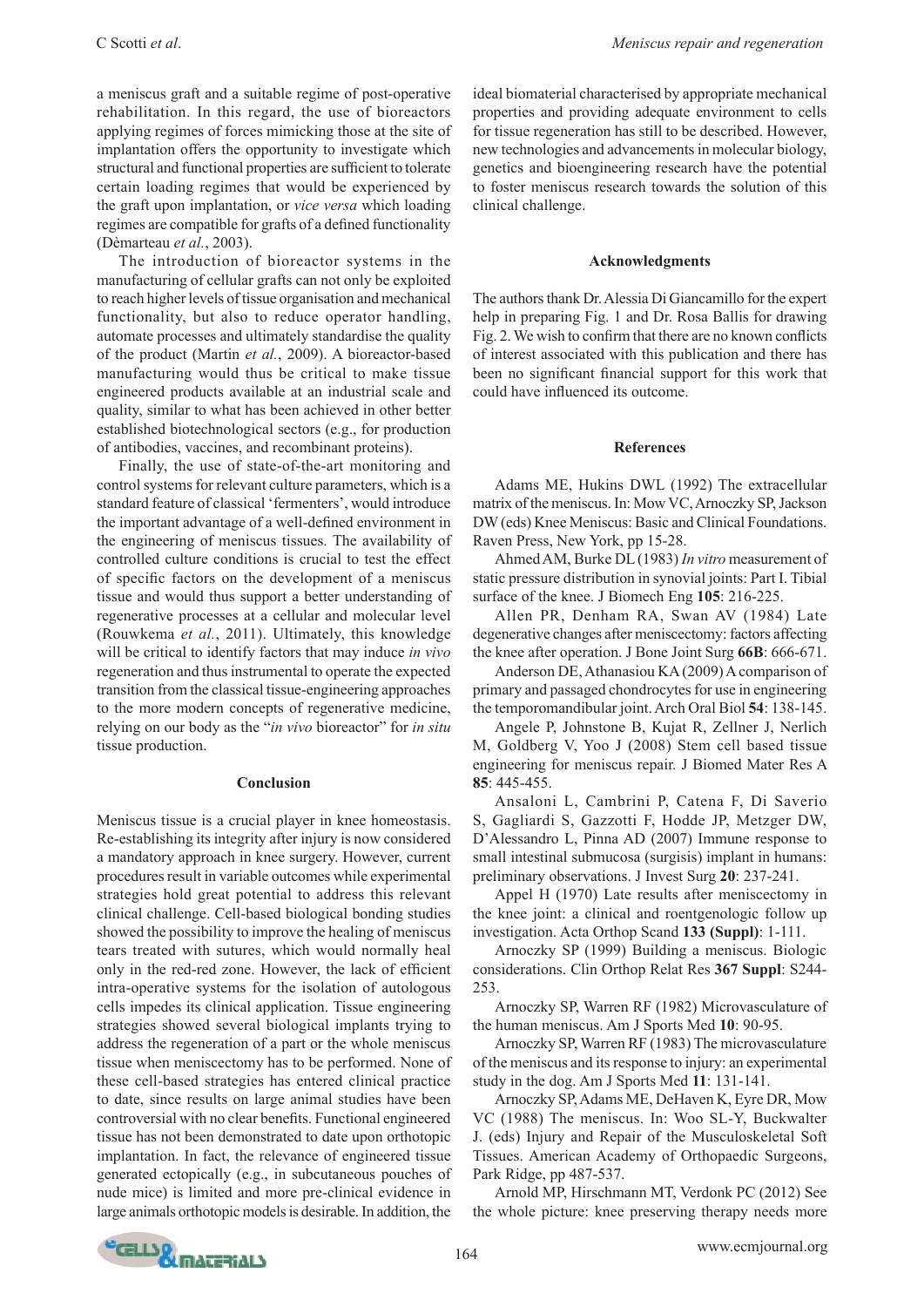than surface repair. Knee Surg Sports Traumatol Arthrosc **20**: 195-196.

Aufderheide AC, Athanasiou KA (2007) Assessment of a bovine co-culture, scaffold-free method for growing meniscus-shaped constructs. Tissue Eng **13**: 2195-2205.

Baker BM, Mauck RL (2007) The effect of nanofiber alignment on the maturation of engineered meniscus constructs. Biomaterials **28**: 1967-1977.

Baker BM, Nathan AS, Huffman GR, Mauck RL (2009) Tissue engineering with meniscus cells derived from surgical debris. Osteoarthritis Cartilage **17**: 336-345.

Baker BM, Nathan AS, Gee AO, Mauck RL (2010) The influence of an aligned nanofibrous topography on human mesenchymal stem cell fibrochondrogenesis. Biomaterials **31**: 6190-6200.

Baker BM, Shah RP, Silverstein AM, Esterhai JL, Burdick JA, Mauck RL (2012) Sacrificial nanofibrous composites provide instruction without impediment and enable functional tissue formation. Proc Natl Acad Sci USA **109**: 14176-14181.

Balint E, Gatt CJ Jr, Dunn MG (2012) Design and mechanical evaluation of a novel fiber-reinforced scaffold for meniscus replacement. J Biomed Mater Res A **100**: 195-202.

Ballyns JJ, Gleghorn JP, Niebrzydowski V, Rawlinson JJ, Potter HG, Maher SA, Wright TM, Bonassar LJ (2008) Image-guided tissue engineering of anatomically shaped implants *via* MRI and micro-CT using injection molding. Tissue Eng Part A **14**: 1195-1202.

Ballyns JJ, Wright TM, Bonassar LJ (2010) Effect of media mixing on ECM assembly and mechanical properties of anatomically-shaped tissue engineered meniscus. Biomaterials **31**: 6756-6763.

Barber FA (1994) Accelerated rehabilitation for meniscus repairs. Arthroscopy **10**: 206-210.

Berjon JJ, Munuera L, Calvo M (1991) Degenerative lesions in the articular cartilage after meniscectomy: preliminary experimental study in dogs. J Trauma **31**: 342-350.

Bhargava MM, Attia ET, Murrell GA, Dolan MM, Warren RF, Hannafin JA (1999) The effect of cytokines on the proliferation and migration of bovine meniscal cells. Am J Sports Med **27**: 636-643.

Bland Sutton J (1987) The ligaments of the knee joint. In: Bland Sutton J (ed) Ligaments, Their Nature and Morphology, 2nd ed. HK Lewis, London, pp 32-38.

Bodin A, Concaro S, Brittberg M, Gatenholm P (2007) Bacterial cellulose as a potential meniscus implant. J Tissue Eng Regen Med **1**: 406-408.

Bruns J, Kahrs J, Kampen J, Behrens P, Plitz W (1998) Autologous perichondral tissue for meniscal replacement. J Bone Joint Surg Br **80**: 918-923.

Bujia J, Alsalameh S, Sittinger M, Hammer C, Wilmes E, Burmester G (1994) Antigen-presenting cell-function of class-II positive human nasal chondrocytes. Acta Otolaryngol **114**: 75-79.

Bulgheroni P, Murena L, Ratti C, Bulgheroni E, Ronga M, Cherubino P (2010) Follow-up of collagen meniscus implant patients: clinical, radiological, and magnetic resonance imaging results at 5 years. Knee **17**: 224-229.

Buma P, Ramrattan NN, van Tienen TG, Veth RP (2004) Tissue engineering of the meniscus. Biomaterials **25**: 1523-1532.

Candrian C, Vonwil D, Barbero A, Bonacina E, Miot S, Farhadi J, Wirz D, Dickinson S, Hollander A, Jakob M, Li Z, Alini M, Heberer M, Martin I (2008) Engineered cartilage generated by nasal chondrocytes is responsive to physical forces resembling joint loading. Arthritis Rheum **58**: 197-208.

Cao Y, Rodriguez A, Vacanti M, Ibarra C, Arevalo C and Vacanti CA (1998) Comparative study of the use of poly(glycolic acid), calcium alginate and pluronics in the engineering of autologous porcine cartilage. J Biomater Sci Polym Ed **9**: 475-487.

Caplan AI (1991) Mesenchymal stem cells. J Orthop Res **9**: 641-650.

Caplan AI (2007) Adult mesenchymal stem cells for tissue engineering *versus* regenerative medicine. J Cell Physiol **213**: 341-347.

Caplan AI, Correa D (2011) The MSC: an injury drugstore. Cell Stem Cell **9**:11-15.

Chevrier A, Nelea M, Hurtig MB, Hoemann CD, Buschmann MD (2009) Meniscus structure in human, sheep, and rabbit for animal models of meniscus repair. J Orthop Res **27**:1197-1203.

Chiari C, Koller U, Dorotka R, Eder C, Plasenzotti R, Lang S, Ambrosio L, Tognana E, Kon E, Salter D, Nehrer S (2006) A tissue engineering approach to meniscus regeneration in a sheep model. Osteoarthritis Cartilage **14**: 1056-1065.

Clark CR, Ogden JA (1983) Development of the menisci of the human knee joint. Morphological changes and their potential role in childhood meniscal injury. J Bone Jt Surg Am **65**:538-547.

Cole BJ, Carter TR, Rodeo SA (2003) Allograft meniscal transplantation: background, techniques, and results. Instr Course Lect **52**: 383-396.

Collier S, Ghosh P (1995) Effects of transforming growth factor beta on proteoglycan synthesis by cell and explant cultures derived from the knee joint meniscus. Osteoarthritis Cartilage **3**: 127-138.

Connelly JT, Vanderploeg EJ, Mouw JK, Wilson CG, Levenston M (2010) Tensile loading modulates bone marrow stromal cell differentiation and the development of engineered fibrocartilage constructs. Tissue Eng Part A **16**:1913-1923.

Cook JL, Tomlinson JL, Kreeger JM, Cook CR (1999) Induction of meniscal regeneration in dogs using a novel biomaterial. Am J Sports Med **27**: 658-665.

Cook JL, Fox DB, Malaviya P, Tomlinson JL, Kuroki K, Cook CR, Kladakis S (2006) Long-term outcome for large meniscal defects treated with small intestinal submucosa in a dog model. Am J Sports Med **34**: 32-42.

Cooper DE, Arnoczky SP, Warren RF (1990) Arthoscopic meniscal repair. Clin Sports Med **9**: 589-607.

Cooper DE, Arnoczky SP, Warren RF (1991) Meniscal repair. Clin Sports Med **9**: 529-548.

Cucchiarini M, Schetting S, Terwilliger EF, Kohn D, Madry H (2009) rAAV-mediated overexpression of FGF-2 promotes cell proliferation, survival, and alpha-SMA

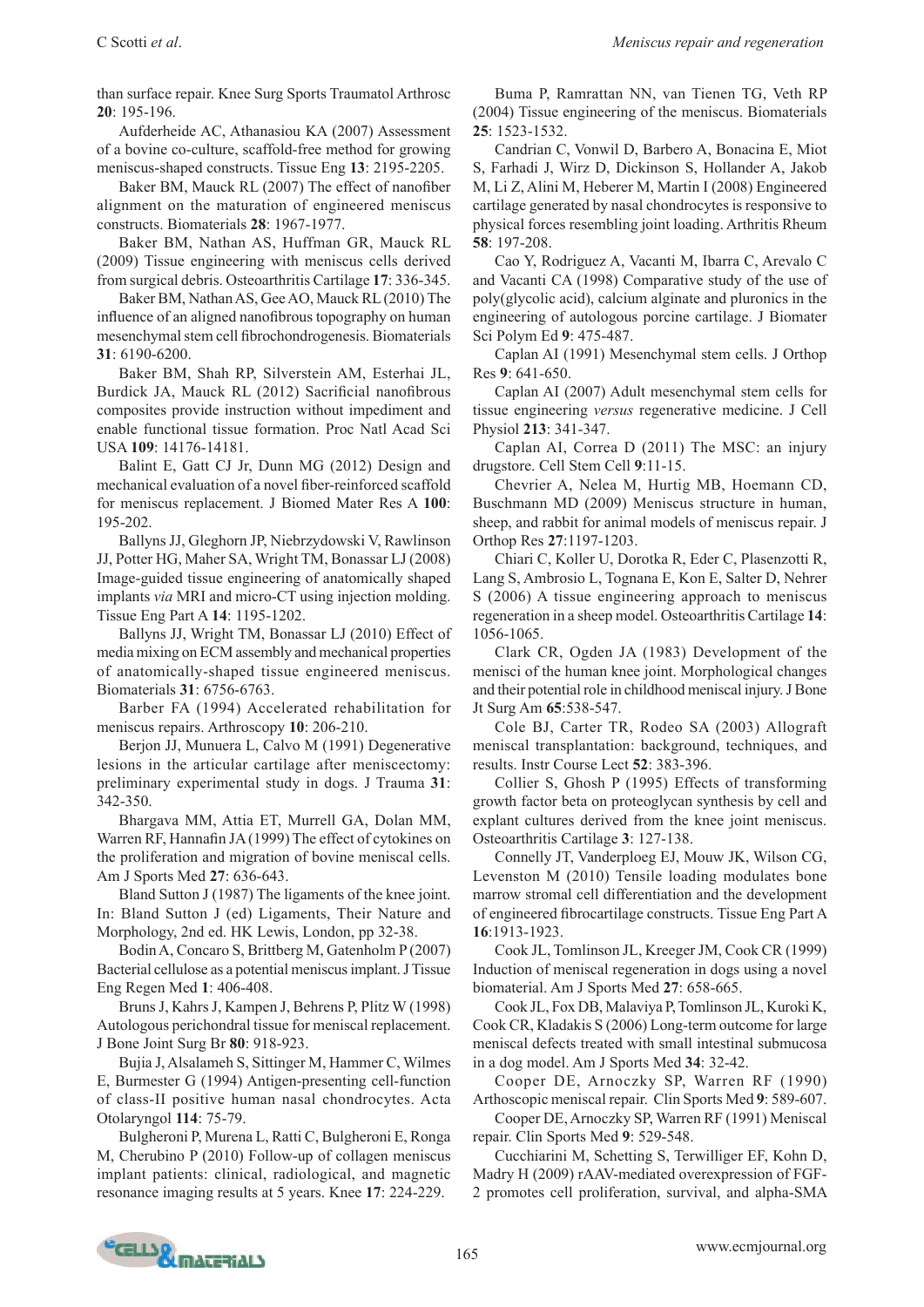expression in human meniscal lesions. Gene Ther **16**:1363- 1372.

Daniel R, Smith JA (2008) Integration site selection by retroviral vectors: molecular mechanism and clinical consequences. Hum Gene Ther **19**: 557-568.

De Bari C, Dell'Accio F, Luyten FP (2001a) Human periosteum-derived cells maintain phenotypic stability and chondrogenic potential throughout expansion regardless of donor age. Arthritis Rheum **44**: 85-95.

De Bari C, Dell'Accio F, Tylzanowski P, Luyten FP (2001b) Multipotent mesenchymal stem cells from adult human synovial membrane. Arthritis Rheum **44**: 1928- 1942.

De Bari C, Dell'Accio F, Luyten FP (2004) Failure of *in vitro*-differentiated mesenchymal stem cells from the synovial membrane to form ectopic stable cartilage *in vivo*. Arthritis Rheum **50**: 142-150.

De Bari C, Pitzalis C, Dell'Accio F (2007) Joint tissue engineering. In: Habib NA, Levicar N, Gordon MY, Jiao L, Fisk N (eds) Stem Cell Repair and Regeneration, vol 2. Imperial College Press, London, pp107-123.

de Mulder EL, Hannink G, Giele M, Verdonschot N, Buma P (2013) Proliferation of meniscal fibrochondrocytes cultured on a new polyurethane scaffold is stimulated by TGF-β. J Biomater Appl **27**: 617-626.

DeHaven KE (1985) Rationale for meniscus repair or excision. Clin Sports Med **4**: 267-273.

DeHaven KE (1990) Decision-making factors in the treatment of meniscus lesions. Clin Orthop Relat Res **252**: 49-54.

Démarteau O, Wendt D, Braccini A, Jakob M, Schäfer D, Heberer M, Martin I (2003) Dynamic compression of cartilage constructs engineered from expanded human articular chondrocytes. Biochem Biophys Res Commun **310**: 580-588.

Deponti D, Giancamillo AD, Scotti C, Peretti GM, Martin I (2013) Animal models for meniscus repair and regeneration. J Tissue Eng Regen Med doi:10.1002/ term.1760.

Dye SF (1996) The knee as a biologic transmission with an envelope of function: a theory. Clin Orthop Relat Res **325**: 10-18.

Efe T, Getgood A, Schofer MD, Fuchs-Winkelmann S, Mann D, Paletta JR, Heyse TJ (2012) The safety and shortterm efficacy of a novel polyurethane meniscal scaffold for the treatment of segmental medial meniscus deficiency. Knee Surg Sports Traumatol Arthrosc **20**: 1822-1830.

Elattar M, Dhollander A, Verdonk R, Almqvist KF, Verdonk P (2011) Twenty-six years of meniscal allograft transplantation: is it still experimental? A meta-analysis of 44 trials. Knee Surg Sports Traumatol Arthrosc **19**: 147- 157.

Evans CH, Robbins PD. (1999) Genetically augmented tissue engineering of the musculoskeletal system. Clin Orthop Relat Res **367 (Suppl)**: S410-418.

Fairbank TJ (1948) Knee joint changes after meniscectomy. J Bone Joint Surg Br **30B**: 664-670.

Freed LE, Marquis JC, Nohria A, Emmanual J, Mikos AG, Langer R (1993) Neocartilage formation *in vitro* and *in vivo* using cells cultured on synthetic biodegradable polymers. J Biomed Mater Res **27**: 11-23.

Ghosh P, Taylor TKF (1987) The knee joint meniscus. A fibrocartilage of some distinction. Clin Orthop **224**: 52-63.

Ghosh P, Sutherland J, Bellenger C, Read R, Darvodelsky A (1990) The influence of weight-bearing exercise on articular cartilage of meniscectomized joints: an experimental study in sheep. Clin Orthop **252**: 101-113.

Goto H, Shuler FD, Lamsam C, Moller HD, Niyibizi C, Fu FH, Robbins PD, Evans CH. (1999) Transfer of lacZ marker gene to the meniscus. J Bone Joint Surg Am **81**: 918-925.

Goto H, Shuler FD, Niyibizi C, Fu FH, Robbins PD, Evans CH (2000) Gene therapy for meniscal injury: enhanced synthesis of proteoglycan and collagen by meniscal cells transduced with a TGFbeta(1)gene. Osteoarthritis Cartilage **8**: 266-271.

Gunja NJ, Athanasiou KA (2010) Effects of hydrostatic pressure on leporine meniscus cell-seeded PLLA scaffolds. J Biomed Mater Res A **92**: 896-905.

Han SB, Shetty GM, Lee DH, Chae DJ, Seo SS, Wang KH, Yoo SH, Nha KW (2010) Unfavorable results of partial meniscectomy for complete posterior medial meniscus root tear with early osteoarthritis: a 5- to 8-year follow-up study. Arthroscopy **26**: 1326-1332.

Hannink G, van Tienen TG, Schouten AJ, Buma P (2011) Changes in articular cartilage after meniscectomy and meniscus replacement using a biodegradable porous polymer implant. Knee Surg Sports Traumatol Arthrosc **19**:441-451.

Harston A, Nyland J, Brand E, McGinnis M, Caborn DN (2012) Collagen meniscus implantation: a systematic review including rehabilitation and return to sports activity. Knee Surg Sports Traumatol Arthrosc **20**: 135-146.

Heijkants RG, van Calck RV, De Groot JH, Pennings AJ, Schouten AJ, van Tienen TG, Ramrattan N, Buma P, Veth RP (2004) Design, synthesis and properties of a degradable polyurethane scaffold for meniscus regeneration. J Mater Sci Mater Med **15**:423-427.

Heijkants RG, van Calck RV, van Tienen TG, de Groot JH, Buma P, Pennings AJ, Veth RP, Schouten AJ (2005) Uncatalyzed synthesis, thermal and mechanical properties of polyurethanes based on poly(epsilon-caprolactone) and 1,4-butane diisocyanate with uniform hard segment. Biomaterials **26**: 4219-4228.

Herzog EL, Chai L, Krause DS (2003) Plasticity of marrow-derived stem cells. Blood **102**: 3483-3493.

Hidaka C, Ibarra C, Hannafin JA, Torzilli PA, Quitoriano M, Jen SS, Warren RF, Crystal RG (2002) Formation of vascularized meniscal tissue by combining gene therapy with tissue engineering. Tissue Eng **8**: 93-105.

Hirschmann MT, Friederich NF (2009) Meniscal lesions in children: classifications. In: Beaufils P, Verdonk R (eds) The Meniscus. Springer-Verlag, Berlin Heidelberg, pp 241-246.

Hoben GM, Athanasiou KA (2008) Creating a spectrum of fibrocartilages through different cell sources and biochemical stimuli. Biotechnol Bioeng **100**: 587-598.

Hoben GM, Koay EJ, Athanasiou KA (2008) Fibrochondrogenesis in two embryonic stem cell lines: effects of differentiation timelines. Stem Cells **26**: 422-430.

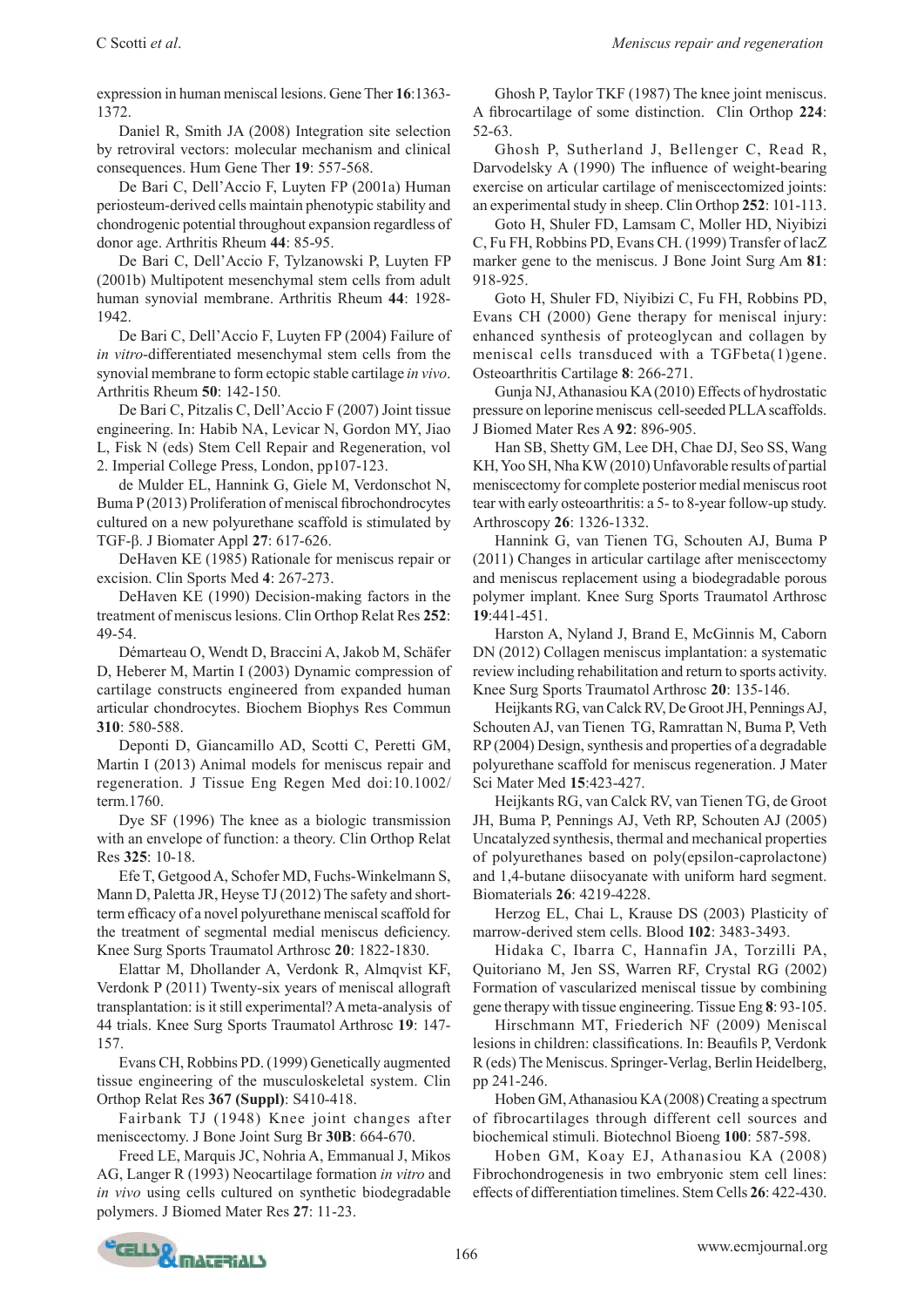C Scotti *et al*. *Meniscus repair and regeneration*

Hoch DH, Grodzinsky AJ, Koob TJ, Albert ML, Eyre DR (1983) Early changes in material properties of rabbit articular cartilage after meniscectomy. J Orthop Res **1**: 4-12.

Hoffelner T, Resch H, Forstner R, Michael M, Minnich B, Tauber M (2011) Arthroscopic all-inside meniscal repair – Does the meniscus heal? A clinical and radiological follow-up examination to verify meniscal healing using a 3-T MRI. Skeletal Radiol **40**: 181-187.

Hommen JP, Applegate GR, Del Pizzo W (2007) Meniscus allograft transplantation: ten-year results of cryopreserved allografts. Arthroscopy **23**: 388-393.

Horie M, Sekiya I, Muneta T, Ichinose S, Matsumoto K, Saito H, Murakami T, Kobayashi E (2009) Intra-articular Injected synovial stem cells differentiate into meniscal cells directly and promote meniscal regeneration without mobilization to distant organs in rat massive meniscal defect. Stem Cells **27**: 878-887.

Huckell JR (1965) Is meniscectomy a benign procedure? A long term follow up study. Can J Surg **8**: 254-260.

Huey DJ, Athanasiou KA (2011) Maturational growth of self-assembled, functional menisci as a result of TGF-β1 and enzymatic chondroitinase-ABC stimulation. Biomaterials **32**: 2052-2058.

Hyde G, Boot-Handford RP, Wallis GA (2008) Col2a1 lineage tracing reveals that the meniscus of the knee joint has a complex cellular origin. J Anat **213**: 531-538.

Jackson JP (1968) Degenerative changes in the knee after meniscectomy. Br Med J **2**: 525-527.

Jackson DW, Rosen M, Simon TM (1992) Soft tissue allograft reconstruction: the knee. In: Czitrom AA, Gross AE (eds) Allografts in Orthopaedic Practice. Williams & Wilkins, Baltimore, pp 197-216.

Jackson DW, Whelan J, Simon TM (1993) Cell survival after transplantation of fresh meniscal allografts. DNA probe analysis in a goat model. Am J Sports Med **21**: 540- 550.

Jacobi M, Jakob RP (2009) Meniscal repair: enhancement of healing process. In: Beaufils P, Verdonk R (eds) The Meniscus. Springer-Verlag, Berlin Heidelberg, pp 129-136.

Jiang D, Zhao LH, Tian M, Zhang JY, Yu JK (2012) Meniscus transplantation using treated xenogeneic meniscal tissue: viability and chondroprotection study in rabbits. Arthroscopy **28**: 1147-1159.

Johns DE, Athanasiou KA (2008) Growth factor effects on costal chondrocytes for tissue engineering fibrocartilage. Cell Tissue Res **333**: 439-447.

Johnson DL, Bealle D (1999) Meniscal allograft transplantation. Clin Sports Med **18**: 93-108.

Johnson TS, Xu JW, Zaporojan VV, Mesa JM, Weinand C, Randolph MA, Bonassar LJ, Winograd JM, Yaremchuk MJ (2004) Integrative repair of cartilage with articular and nonarticular chondrocytes. Tissue Eng **10**: 1308-1315.

Kang SW, Son SM, Lee JS, Lee ES, Lee KY, Park SG, Park JH, Kim BS (2006) Regeneration of whole meniscus using meniscal cells and polymer scaffolds in a rabbit total meniscectomy model. J Biomed Mater Res A **78**: 659-671.

Katabi M, Pujol N, Boisrenoult P (2009) Meniscal repair: intra- and postoperative complications. In : Beaufils P, Verdonk R (eds) The Meniscus. Springer-Verlag, Berlin Heidelberg, pp 191-198.

Kelly BT, Robertson W, Potter HG, Deng XH, Turner AS, Lyman S, Warren RF, Rodeo SA (2007) Hydrogel meniscal replacement in the sheep knee: preliminary evaluation of chondroprotective effects. Am J Sports Med **35**: 43-52.

Kim JM, Lee BS, Kim KH, Kim KA, Bin SI (2012) Results of meniscus allograft transplantation using bone fixation: 110 cases with objective evaluation. Am J Sports Med **40**: 1027-1034.

King D (1936) The function of semilunar cartilages. J Bone Joint Surg **18**: 1069-1076.

Klompmaker J, Jansen HW, Veth RP, Nielsen HK, de Groot JH, Pennings AJ (1993) Porous implants for knee joint meniscus reconstruction: a preliminary study on the role of pore sizes in ingrowth and differentiation of fibrocartilage. Clin Mater **14**: 1-11.

Koay EJ, Athanasiou KA (2009) Development of serum-free, chemically defined conditions for human embryonic stem cell-derived fibrochondrogenesis. Tissue Eng Part A **15**: 2249-2257.

Kobayashi M, Toguchida J, Oka M (2003) Preliminary study of polyvinyl alcohol-hydrogel (PVA-H) artificial meniscus. Biomaterials **24**: 639-647.

Kobayashi M, Chang YS, Oka M (2005) A two year *in vivo* study of polyvinyl alcohol-hydrogel (PVA-H) artificial meniscus. Biomaterials **26**: 3243-3248.

Kon E, Chiari C, Marcacci M, Delcogliano M, Salter DM, Martin I, Ambrosio L, Fini M, Tschon M, Tognana E, Plasenzotti R, Nehrer S (2008) Tissue engineering for total meniscal substitution: animal study in sheep model. Tissue Eng Part A **14**: 1067-1080.

Kon E, Filardo G, Tschon M, Fini M, Giavaresi G, Marchesini Reggiani L, Chiari C, Nehrer S, Martin I Phd, Salter D, Ambrosio L, Marcacci M (2012) Tissue engineering for total meniscal substitution. Animal study in sheep model: results at 12 months. Tissue Eng Part A **18**: 1573-1582.

Krause WR, Pope HM, Johnson RJ, Wilder DG (1976) Mechanical changes in the knee after meniscectomy. J Bone Joint Surg **58A**: 599-604.

Lebourg M, Sabater Serra R, Más Estellés J, Hernández Sánchez F, Gómez Ribelles JL, Suay Antón J (2008) Biodegradable polycaprolactone scaffold with controlled porosity obtained by modified particle-leaching technique. J Mater Sci Mater Med **19**: 2047-2053.

Lee YH, Caborn DN (2012) A new technique for arthroscopic meniscus transplant using soft tissue fixation and anatomical meniscal root reinsertion. Knee Surg Sports Traumatol Arthrosc **20**: 904-908.

Levy IM, Torzilli PA, Gould JUD, Warren RF (1989) The effect of lateral meniscectomy on motion of the knee. J Bone Joint Surg **71A**: 401-406.

Lietman SA, Hobbs W, Inoue N, Reddi AH (2003) Effects of selected growth factors on porcine meniscus in chemically defined medium. Orthopedics **26**: 799-803.

Longo UG, Campi S, Romeo G, Spiezia F, Maffulli N, Denaro V (2012) Biological strategies to enhance healing of the avascular area of the meniscus. Stem Cells Int **2012**: 528359.

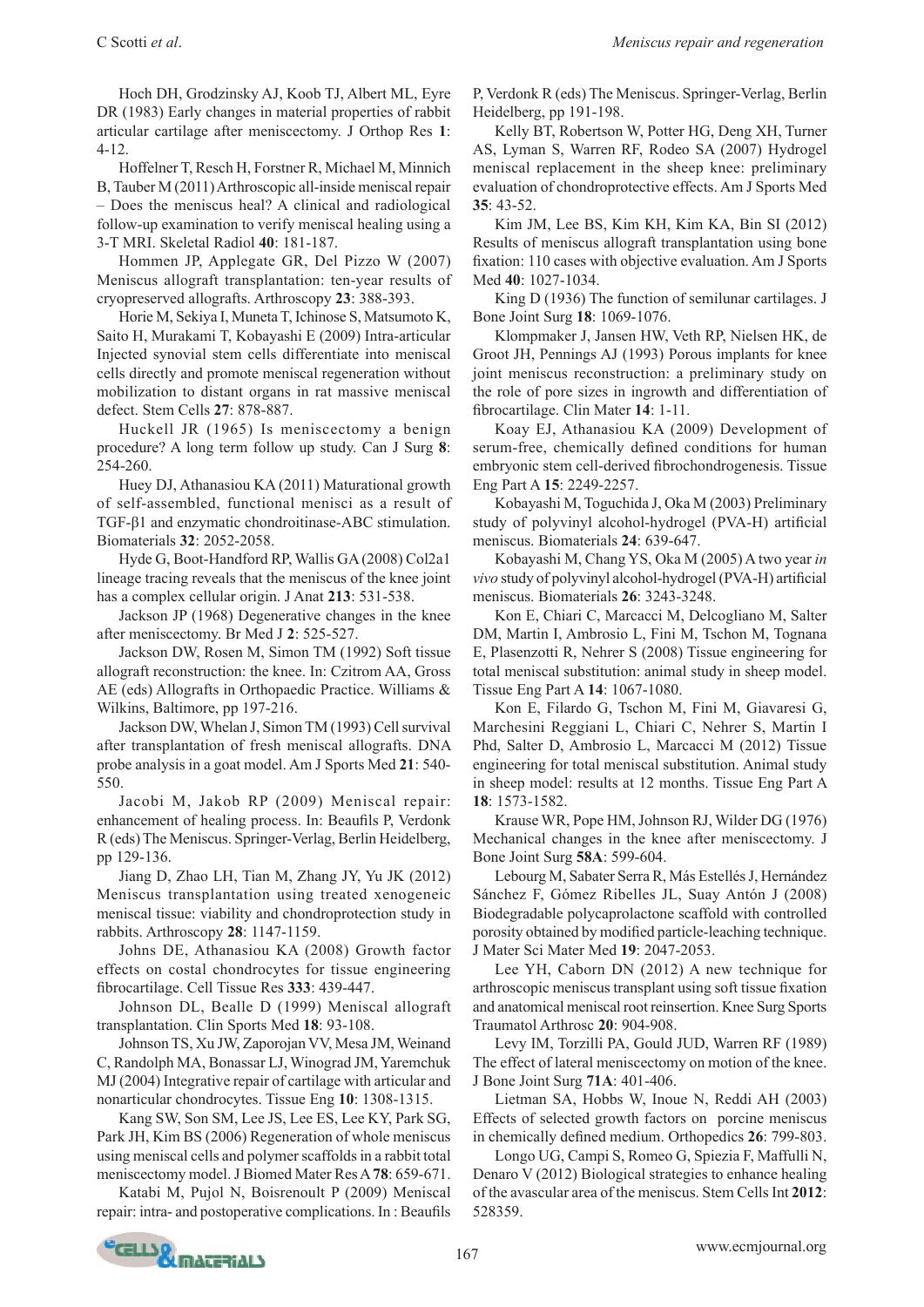Lubowitz JH, Verdonk PC, Reid JB 3rd, Verdonk R (2007) Meniscus allograft transplantation: a current concepts review. Knee Surg Sports Traumatol Arthrosc **15**: 476-492.

Lufti AM (1975) Morphological changes in the articular cartilage after meniscectomy. An experimental study in the monkey. J Bone Joint Surg **57B**: 525-528.

Madry H, Cucchiarini M, Terwilliger EF, Trippel SB (2003) Recombinant adeno-associated virus vectors efficiently and persistently transduce chondrocytes in normal and osteoarthritic human articular cartilage. Hum Gene Ther **14**: 393-402.

Madry H, Cucchiarini M, Kaul G, Kohn D, Terwilliger EF, Trippel SB (2004) Menisci are efficiently transduced by recombinant adeno-associated virus vectors *in vitro* and *in vivo*. Am J Sports Med **32**: 1860-1865.

Majewski M, Stoll R, Müller W, Friederich NE (2009) Rotatory stability of the knee after arthroscopic meniscus suture repair: a 5-to-17-year follow-up study of isolated medial and lateral meniscus tears. Acta Orthop Belg **75**: 354-359.

Makris EA, Hadidi P, Athanasiou KA (2011) The knee meniscus: structure-function, pathophysiology, current repair techniques, and prospects for regeneration. Biomaterials **32**: 7411-7431.

Mandal BB, Park SH, Gil ES, Kaplan DL (2011a) Multilayered silk scaffolds for meniscus tissue engineering. Biomaterials **32**: 639-651.

Mandal BB, Park SH, Gil ES, Kaplan DL (2011b) Stem cell-based meniscus tissue engineering. Tissue Eng Part A **17**: 2749-2761.

Marsano A, Wendt D, Raiteri R, Gottardi R, Stolz M, Wirz D, Daniels AU, Salter D, Jakob M, Quinn TM, Martin I (2006) Use of hydrodynamic forces to engineer cartilaginous tissues resembling the non-uniform structure and function of meniscus. Biomaterials **27**: 5927-5934.

Marsano A, Millward-Sadler SJ, Salter DM, Adesida A, Hardingham T, Tognana E, Kon E, Chiari-Grisar C, Nehrer S, Jakob M, Martin I (2007) Differential cartilaginous tissue formation by human synovial membrane, fat pad, meniscus cells and articular chondrocytes. Osteoarthritis Cartilage **15**: 48-58.

Martin I, Wendt D, Heberer M (2004) The role of bioreactors in tissue engineering. Trends Biotechnol **22**: 80-86.

Martin I, Smith T, Wendt D (2009) Bioreactor-based roadmap for the translation of tissue engineering strategies into clinical products. Trends Biotechnol **27**: 495-502.

Martinek V, Usas A, Pelinkovic D, Robbins P, Fu FH, Huard J (2002) Genetic engineering of meniscal allografts. Tissue Eng **8**: 107-117.

Martinek V, Ueblacker P, Bräun K, Nitschke S, Mannhardt R, Specht K, Gansbacher B, Imhoff AB (2006) Second generation of meniscus transplantation: *in-vivo* study with tissue engineered meniscus replacement. Arch Orthop Trauma Surg **126**: 228-234.

Martínez H, Brackmann C, Enejder A, Gatenholm P (2012) Mechanical stimulation of fibroblasts in micro-channeled bacterial cellulose scaffolds enhances production of oriented collagen fibers. J Biomed Mater Res A **100**: 948-957.

McDevitt CA, Weber RJ (1990) The ultrastructure and biochemistry of meniscal cartilage. Clin Orthop **252**: 8-18.

McDevitt CA, Miller RR, Spindler KP (1992) The cells and cell matrix interactions of the meniscus. In: Mow VC, Arnoczky SP, Jackson DW (eds) Knee Meniscus: Basic and Clinical Foundations. Raven Press, New York, pp29-36.

McGinity JB, Geuss LF, Marvin RA (1977) Partial or total meniscectomy: a comparative analysis. J Bone Joint Surg Am **59**: 763-766.

Mi Z, Ghivizzani SC, Lechman E, Glorioso JC, Evans CH, Robbins PD (2003) Adverse effects of adenovirusmediated gene transfer of human transforming growth factor beta 1 into rabbit knees. Arthritis Res Ther **5**: R132- 139.

Milachowski KA, Weismeier K, Wirth CJ (1989) Homologous meniscus transplantation. Experimental and clinical results. Int Orthop **13**: 1-11.

Monllau JC, Gelber PE, Abat F, Pelfort X, Abad R, Hinarejos P, Tey M (2011) Outcome after partial medial meniscus substitution with the collagen meniscal implant at a minimum of 10 years' follow-up. Arthroscopy **27**: 933-943.

Mow VC, Ratcliffe A, Chern KY, Kelly M (1992) Structure and function relationships on the menisci in the knee. In: Mow VC, Arnoczky SP, Jackson DW (eds) Knee Meniscus: Basic and Clinical Foundations. Raven Press New York, pp37-57.

Mueller SM, Schneider TO, Shortkroff S, Breinan HA, Spector M (1999) Alpha-smooth muscle actin and contractile behavior of bovine meniscus cells seeded in type I and type II collagen-GAG matrices. J Biomed Mater Res **45**: 157-166.

Muraglia A, Cancedda R, Quarto R (2000) Clonal mesenchymal progenitors from human bone marrow differentiate *in vitro* according to a hierarchical model. J Cell Sci **113**: 1161-1166.

Murphy JM, Fink DJ, Hunziker EB, Barry FP (2003) Stem cell therapy in a caprine model of osteoarthritis. Arthritis Rheum **48**: 3464-3474.

Muschler GF, Nitto H, Boehm CA, Easley KA (2001) Age- and gender-related changes in the cellularity of human bone marrow and the prevalence of osteoblastic progenitors. J Orthop Res **19**: 117-125.

Nakata K, Shino K, Hamada M, Mae T, Miyama T, Shinjo H, Horibe S, Tada K, Ochi T, Yoshikawa H (2001) Human meniscus cell: characterization of the primary culture and use for tissue engineering. Clin Orthop Relat Res **391 Suppl**: S208-218.

Noble J, Turner PG (1986) The function, pathology, and surgery of the meniscus. Clin Orthop Relat Res **210**: 62-68.

Northmore-Ball MD, Dandy DJ (1982) Long term results of arthroscopic partial meniscectomy. Clin Orthop **167**: 34-42.

O'Connor BL (1984) The mechanoreceptor innervation of the posterior attachments of the lateral meniscus of the dog knee joint. J Anat **138**: 15-26.

O'Connor BL, McConnaughey JS (1978) The structure and innervation of cat knee menisci and their relation to a "sensory hypothesis" of meniscal function. Am J Anat **153**: 431-442.

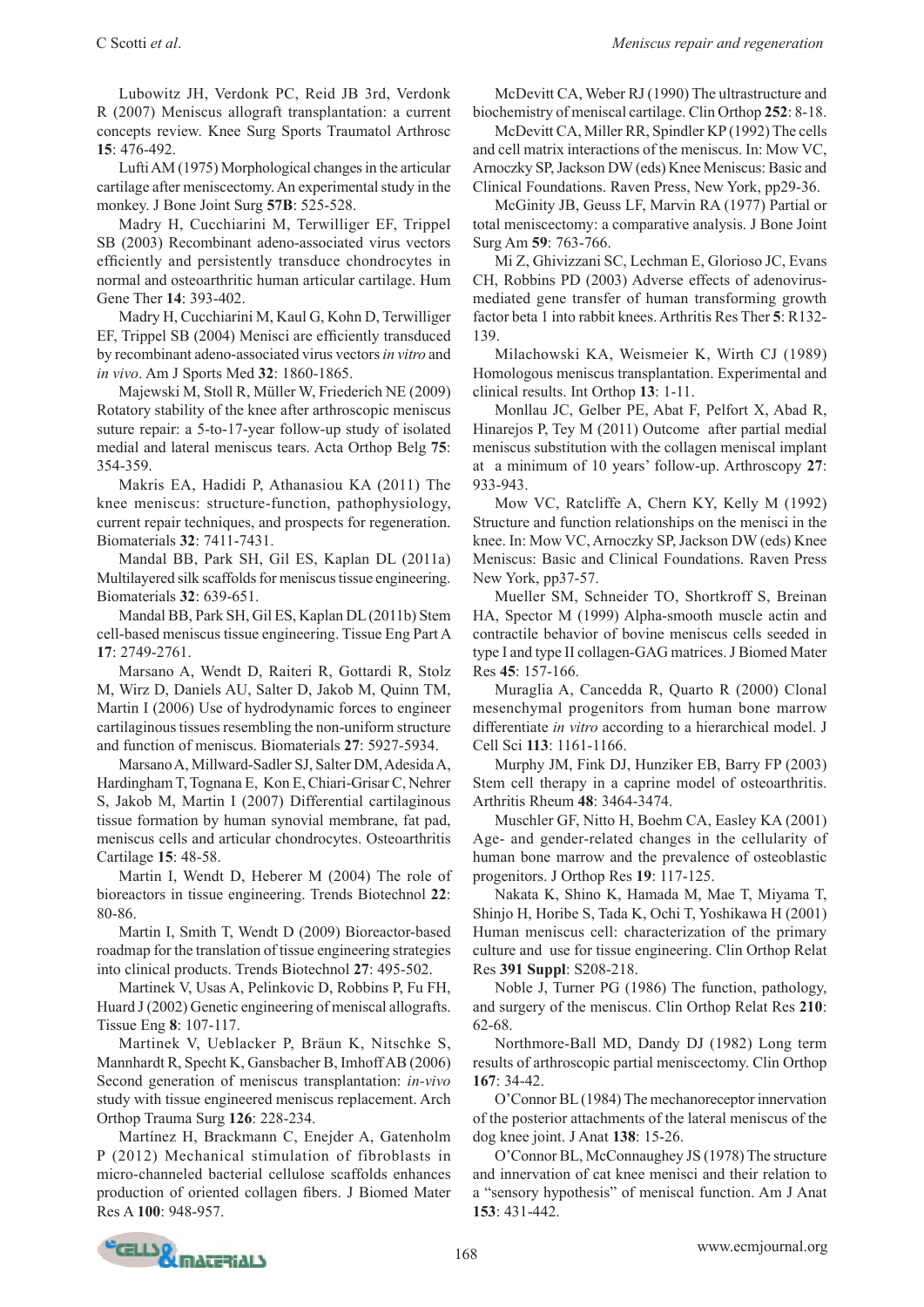Pabbruwe MB, Kafienah W, Tarlton JF, Mistry S, Fox DJ, Hollander AP (2010) Repair of meniscal cartilage white zone tears using a stem cell/collagen-scaffold implant. Biomaterials **31**: 2583-2591.

Pangborn CA, Athanasiou KA (2005) Effects of growth factors on meniscal fibrochondrocytes. Tissue Eng **11**: 1141-1148.

Peretti GM, Randolph MA, Caruso EM, Rossetti F, Zaleske DJ (1998) Bonding of cartilage matrices with cultured chondrocytes: an experimental model. J Orthop Res **16**: 89-95.

Peretti GM, Bonassar LJ, Caruso EM, Randolph MA, Trahan CA, Zaleske DJ (1999) Biomechanical analysis of a chondrocyte-based repair model of articular cartilage. Tissue Eng **5**: 317-326.

Peretti GM, Caruso EM, Randolph MA, Zaleske DJ (2001) Meniscal repair using engineered tissue. J Orthop Res **19**: 278-285.

Peretti GM, Gill TJ, Xu JW, Randolph MA, Morse KR, Zaleske DJ (2004) Cell-based therapy for meniscal repair: a large animal study. Am J Sports Med **32**: 146-158.

Peretti GM, Scotti C, Pozzi A, Mangiavini L, Vitari F, Domeneghini C, Fraschini G (2008) Bonding of meniscal tissue: a nude mouse repair model. Sport Sci Health **3**: 47-52.

Petri M, Ufer K, Toma I, Becher C, Liodakis E, Brand S, Haas P, Liu C, Richter B, Haasper C, von Lewinski G, Jagodzinski M (2012) Effects of perfusion and cyclic compression on *in vitro* tissue engineered meniscus implants. Knee Surg Sports Traumatol Arthrosc **20**: 223- 231.

Pittenger MF, Mackay AM, Beck SC, Jaiswal RK, Douglas R, Mosca JD, Moorman MA, Simonetti DW, Craig S, Marshak DR (1999) Multilineage potential of adult human mesenchymal stem cells. Science **284**: 143-147.

Pujol N, Boisrenoult P (2009) Meniscus and Osteoarthritis. In: Beaufils P, Verdonk R (eds) The Meniscus. Springer-Verlag, Berlin Heidelberg, pp 61-66.

Renstrom P, Johnson RJ (1990) Anatomy and biomechanics of the menisci. Clin Sports Med **9**: 523-538.

Rodkey WG, Steadman JR, Li ST (1999) A clinical study of collagen meniscus implants to restore the injured meniscus. Clin Orthop Relat Res **367 (Suppl)**: S281-S292.

Rodkey WG, DeHaven KE, Montgomery WH 3rd, Baker CL Jr, Beck CL Jr, Hormel SE, Steadman JR, Cole BJ, Briggs KK (2008) Comparison of the collagen meniscus implant with partial meniscectomy. A prospective randomized trial. J Bone Joint Surg Am **90**: 1413-1426.

Rouwkema J, Gibbs S, Lutolf MP, Martin I, Vunjak-Novakovic G, Malda J (2011) *In vitro* platforms for tissue engineering: implications for basic research and clinical translation. J Tissue Eng Regen Med **5**: e164-167.

Sakaguchi Y, Sekiya I, Yagishita K, Muneta T (2005) Comparison of human stem cells derived from various mesenchymal tissues: superiority of synovium as a cell source. Arthritis Rheum **52**: 2521-2529.

Schmidt MB, Chen EH, Lynch SE (2006) A review of the effects of insulin-like growth factor and platelet derived growth factor on *in vivo* cartilage healing and repair. Osteoarthritis Cartilage **14**: 403-412.

Scordino LE, Deberardino TM (2012) Biologic enhancement of meniscus repair. Clin Sports Med **31**: 91- 100.

Scotti C, Pozzi A, Mangiavini L, Vitari F, Boschetti F, Domeneghini C, Fraschini G, Peretti GM (2009) Healing of meniscal tissue by cellular fibrin glue: an *in vivo* study. Knee Surg Sports Traumatol Arthrosc **17**: 645-651.

Scotti C, Tonnarelli B, Papadimitropoulos A, Scherberich A, Schaeren S, Schauerte A, Lopez-Rios J, Zeller R, Barbero A, Martin I (2010) Recapitulation of endochondral bone formation using human adult mesenchymal stem cells as a paradigm for developmental engineering. Proc Natl Acad Sci USA **107**: 7251-7256.

Scotti C, Osmokrovic A, Wolf F, Miot S, Peretti GM, Barbero A, Martin I (2012) Response of human engineered cartilage based on articular or nasal chondrocytes to interleukin-1β and low oxygen. Tissue Eng Part A **18**: 362-372.

Seedhom BB, Hargreaves DJ (1979) Transmission of the load in the knee joint with special reference to the role of menisci: Part II. Experimental results, discussion and conclusions. Eng Med **8**: 220-228.

Setton LA, Guilak F, Hsu EW, Vail TP (1999) Biomechanical factors in tissue engineered meniscal repair. Clini Orthop **367S**: S245-S272.

Shaffer B, Kennedy S, Klimkiewicz J, Yao L (2000) Preoperative sizing of meniscal allografts in meniscus transplantation. Am J Sports Med **28**: 524-533.

Shelbourne KD, Carr DR (2003) Meniscal repair compared with meniscectomy for bucket-handle medial meniscal tears in the anterior cruciate ligament-repaired knee. Am J Sports Med **31**: 718-723.

Shrive NG, O'Connor, Goodfellow JW (1978) Loadbearing in the knee joint. Clin Orthop **131**: 279-287.

Siegel MG, Roberts CS (1993) Meniscal allografts. Clin Sports Med **12**: 59-80.

Sommerlath KG (1991) Results of meniscal repair and partial meniscectomy in stable knees. Int Orthop **15**: 347- 350.

Stapleton TW, Ingram J, Katta J, Knight R, Korossis S, Fisher J, Ingham E (2008) Development and characterization of an acellular porcine medial meniscus for use in tissue engineering. Tissue Eng Part A **14**: 505-518.

Steadman JR, Rodkey WG (2005) Tissue-engineered collagen meniscus implants: 5- to 6-year feasibility study results. Arthroscopy **21**: 515-525.

Steenbrugge F, Verdonk R, Hürel C, Verstraete K (2004) Arthroscopic meniscus repair: inside-out technique *vs*. Biofix meniscus arrow. Knee Surg Sports Traumatol Arthrosc **12**: 43-49.

Steinert AF, Palmer GD, Capito R, Hofstaetter JG, Pilapil C, Ghivizzani SC, Spector M, Evans CH (2007) Genetically enhanced engineering of meniscus tissue using *ex vivo* delivery of transforming growth factor-beta 1 complementary deoxyribonucleic acid. Tissue Eng **13**: 2227-2237.

Stone KR, Rodkey WG, Webber R, McKinney L, Steadman JR (1992) Meniscal regeneration with copolymeric collagen scaffolds. *In vitro* and *in vivo* studies evaluated clinically, histologically, and biochemically. Am J Sports Med **20**: 104-111.